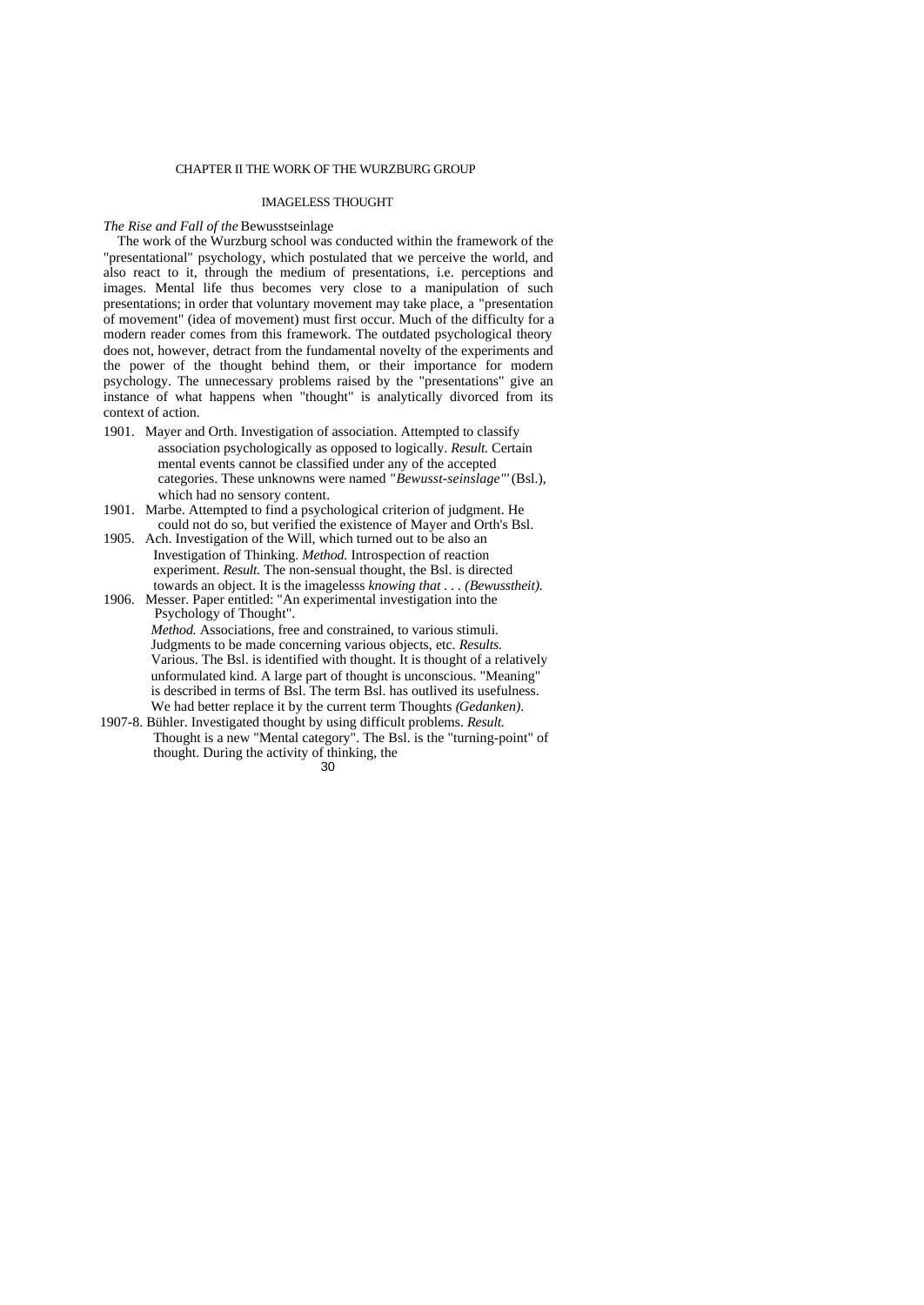meaning is represented in conscious experience but usually not in sensory terms.

IN THE WORK Of the Wurzburg group we have the first systematic experimental investigation into the psychology of thought. At the beginning of the twentieth century the experimental method had accomplished much for psychology. The fifth edition of Wundt's *Grundzüge* appeared in 1902-3, and although it contains much that is of a theoretical nature, yet the whole work is predominantly experimental in tone. The results achieved were indeed imposing; nevertheless, they had stopped short of the most important problem of all. Wundt, in fact, definitely believed that the higher mental processes were not amenable to direct experimentation. It is true that experimental work had been done on certain slightly more complex activities, such as the comparison of lifted weights and the judgments therein involved. More important, Ebbinghaus had, in 1885, published his highly significant investigation of memory. Yet until the advent of the Wurzburg group experimental psychology had not come to grips with the problem of the higher mental processes. Once in the laboratory, thought has stayed there. No psychologist now seriously questions the applicability of the experimental method to the psychology of thinking.

Now the investigations to be described raised a number of questions which belong primarily to the spheres of analytical psychology and philosophy. With these questions we shall not primarily concern ourselves, except in so far as their discussion is necessary for adequate exposition of the experimental results. Not that experimental psychology can ultimately dispense with the two disciplines in question. On the contrary, there is at the present time no branch of inquiry in greater need of a rigorous examination of its categories and postulates. But we have now reached the stage where such examination is out of keeping in a study whose purpose is primarily to discuss the experimental psychology of thought. With this proviso, it may be said that the achievement of the Würzburg group may roughly be classified under two headings, involving what may be called the matter and the mechanism of thinking respectively. Under each heading radical innovations were proposed. Direct experimental contradiction was given to the Aristotelian dogma that thought is impossible without images.<sup>1</sup> Descartes had maintained the existence of pure

 $1$  "We cannot think without imagery, for the same thing occurs in thinking as is found in the construction of geometrical figures. There, though we do not employ as a supplementary requirement of our proof a determinateness in the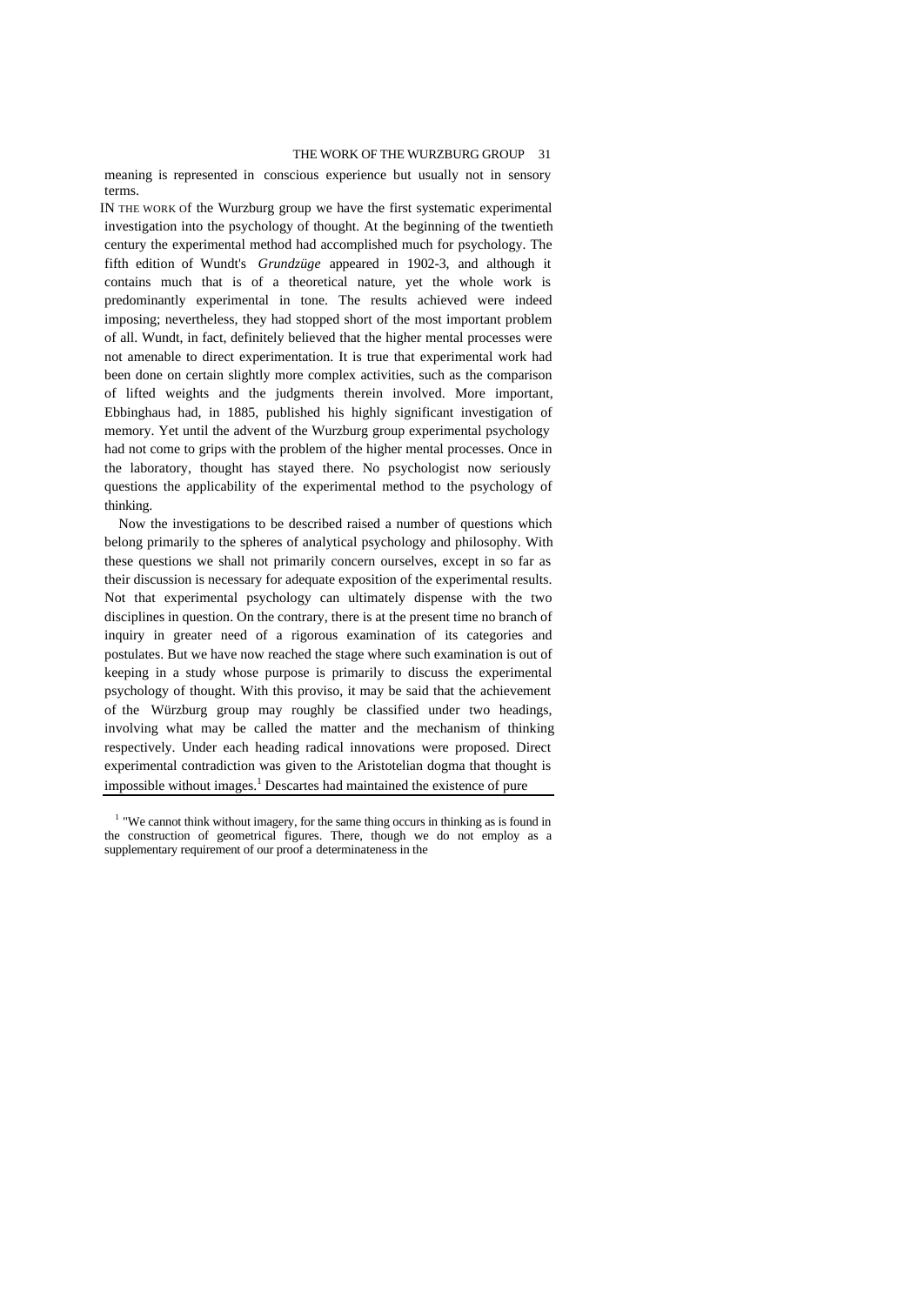intellection as contrasted with thinking in imaginal terms. Stout had urged the reality of imageless thought. Beginning with an almost incidental observation that there are mental processes without imaginal content, the Wurzburgers gradually developed a doctrine which, in its final form, maintained that the very warp and woof of our thinking consists of psychic processes containing no trace of any sensory or imaginal content. For the mechanism of thinking there was adopted a modified form of associationism, whereby " reproductive tendencies" were guided—favoured and impeded—by a previously accepted task, or *Aufgabe.*<sup>2</sup> Behind the whole movement, the source of its power, stood Külpe, philosopher, student of aesthetics, pupil of Wundt in experimental psychology. While it is true that the work of Wurzburg was actually performed by a band of exceptionally able experimenters, yet it must not be forgotten that it was Külpe who, with others, sat many hours as their expert subject. When in 1909 Külpe went to take a famous chair at Bonn, and at the same time was beginning to interest himself in other things, the movement died.<sup>3</sup>

Chronologically the movement began with a paper of Mayer and Orth, published in 1901, and characteristically intended to bring into the laboratory a subject which had long been the battleground of logicians. At the outset the writers refer to previous publications in which they have pointed out that the conventional classification of Associations is a logical one, and that it is not based upon the psychological peculiarities of the associations classified. In the present paper, entitled "A Qualitative Investigation of Associations", it is proposed to establish such a psychological classification by means of a strictly controlled procedure of introspection.

The method was that of free association of a verbal stimulus. After the signal "ready" had been given, the observer called the stimulus word. The subject was instructed to report everything that went on

 $2^2$  The German *Aufgabe* is translated as "task" rather than "problem" (Titch-ener). Watt, in his English writings, uses the term "task". The word "problem" has misleading implications. It tends to insinuate the theory that "aH thinking is directed towards the solution of a problem"—a statement to which no specific objection need be made, but which was not in the minds of the Wurzburgers. Bühler, who was chronologically the last of the group, largely departed from the associationist point of view as an explanation of thinking.

 For a brief account of this remarkable man, see Boring, *History of Experimental Psychology,* pp. 386 *et seq.*

size of the triangle, yet when we draw it we make it of a determinate size. Similarly in thinking also, though we do not think of the size, yet we present the object visually to ourselves as a quantum, though we do not think of its quantum."— Aristotle, *De Memoria,* II, 453a (trans. Loukas, slightly modified). It is clear that here as elsewhere he distinguishes thought from the image used by thought.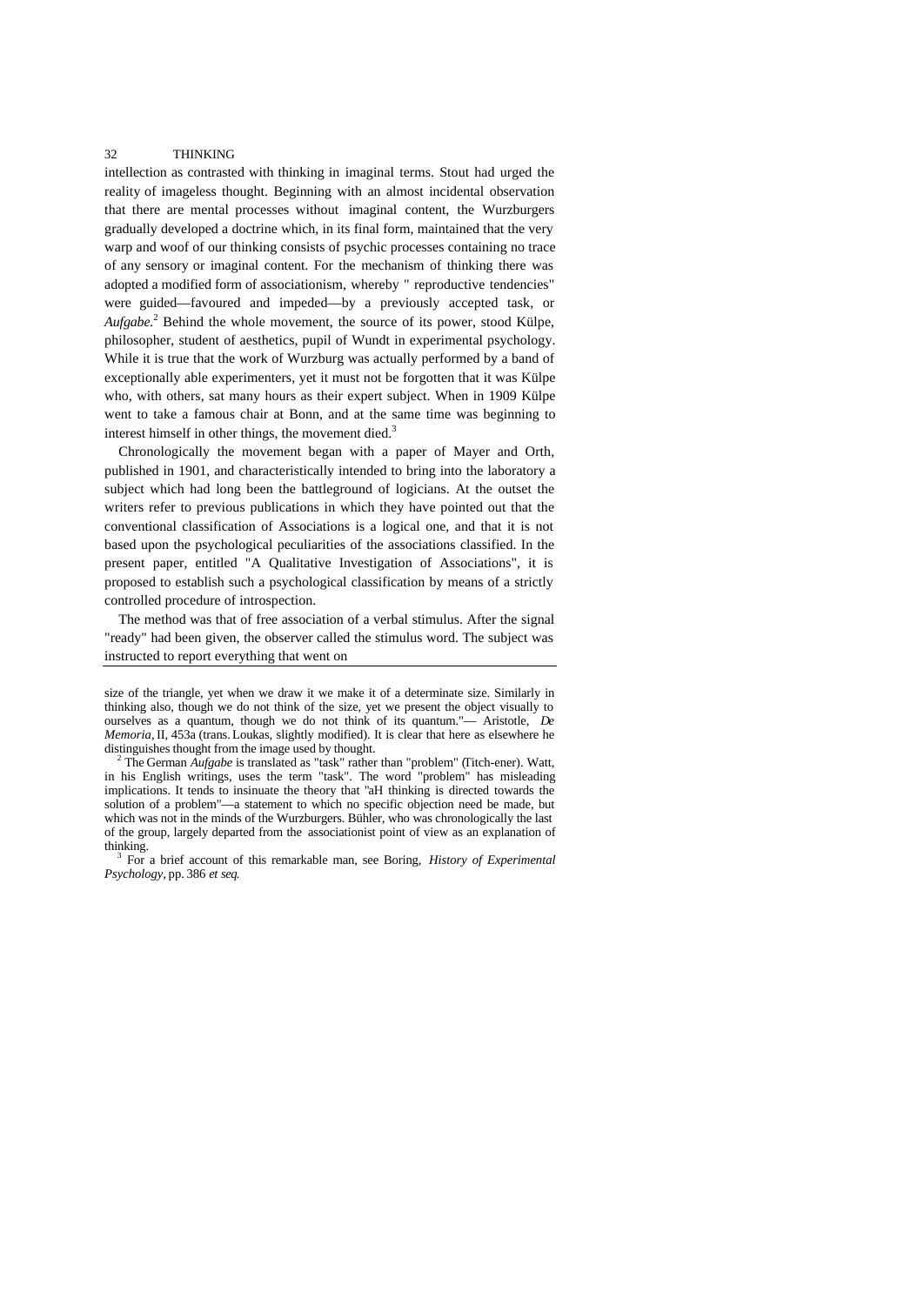in his consciousness until he gave his response. Reaction time was measured with a stop-watch. Four observers were used, including, it should be noted, both Orth and Mayer, the writers of the paper. In all, 1,224 associations were evoked.

In the course of the process of classification, which has not proved to be of any particular importance, an interesting fact emerged. After excluding perceptions, images, and acts of will, the authors state:

"In addition to these two classes of conscious events we must set up also a third group of facts of consciousness, one that has not been sufficiently stressed in psychology up to the present day. In the course of our experiments we were, again and again, involuntarily brought up against the fact of the existence of this third group. The subjects frequently reported that they experienced certain events of consciousness which they could quite clearly designate neither as definite images nor yet as volitions. For example, the subject Mayer made the observation that, in reference to the auditory stimulus-word "metre" a peculiar event of consciousness intervened which could not be characterized more exactly, and which was succeeded by the spoken response "trochee". In other cases, the subjects could give a closer account of these psychic facts. For example, Orth observed that the stimulus word "mustard" released such a pecuhar event of consciousness, which he thought he could characterize as "Memory of a common figure of speech". Thereafter the reaction "grain" *(Korn)* followed. In all such cases, the subject could, nevertheless, not detect the slightest trace of the presence in consciousness of "presentations"4 *(Vorstellungen)* by which they specified the psychic fact more exactly in their reports. "All these events of consciousness, in spite of their obviously, often totally, different quality, we class together under the name *Bewusstseinslagen* states of consciousness. The replies of the observers show that these states of consciousness are sometimes marked by feeling, but are, however, sometimes without any feeling tone."5 These special states were not of such frequent occurrence as images (Mayer & Orth, 1901, p. 6). Later in the same year appeared a monograph by Marbe. Once

<sup>4</sup> Ward's *Psychological Principles,* 1933, has been followed in translating *Vorstellung* by *presentation.* Ward includes under presentation "sensations, percepts, images, intuitions, concepts, notions". According to the Law of Association, the presentation tended to reproduce others with which it had been "in the mind". This "reproductive tendency" will frequently be referred to in this and the succeeding chapter.

<sup>5</sup> The translation of the word *Bewusstseinslage* has caused considerable confusion. Since Titchener called it "an almost untranslatable word meaning some-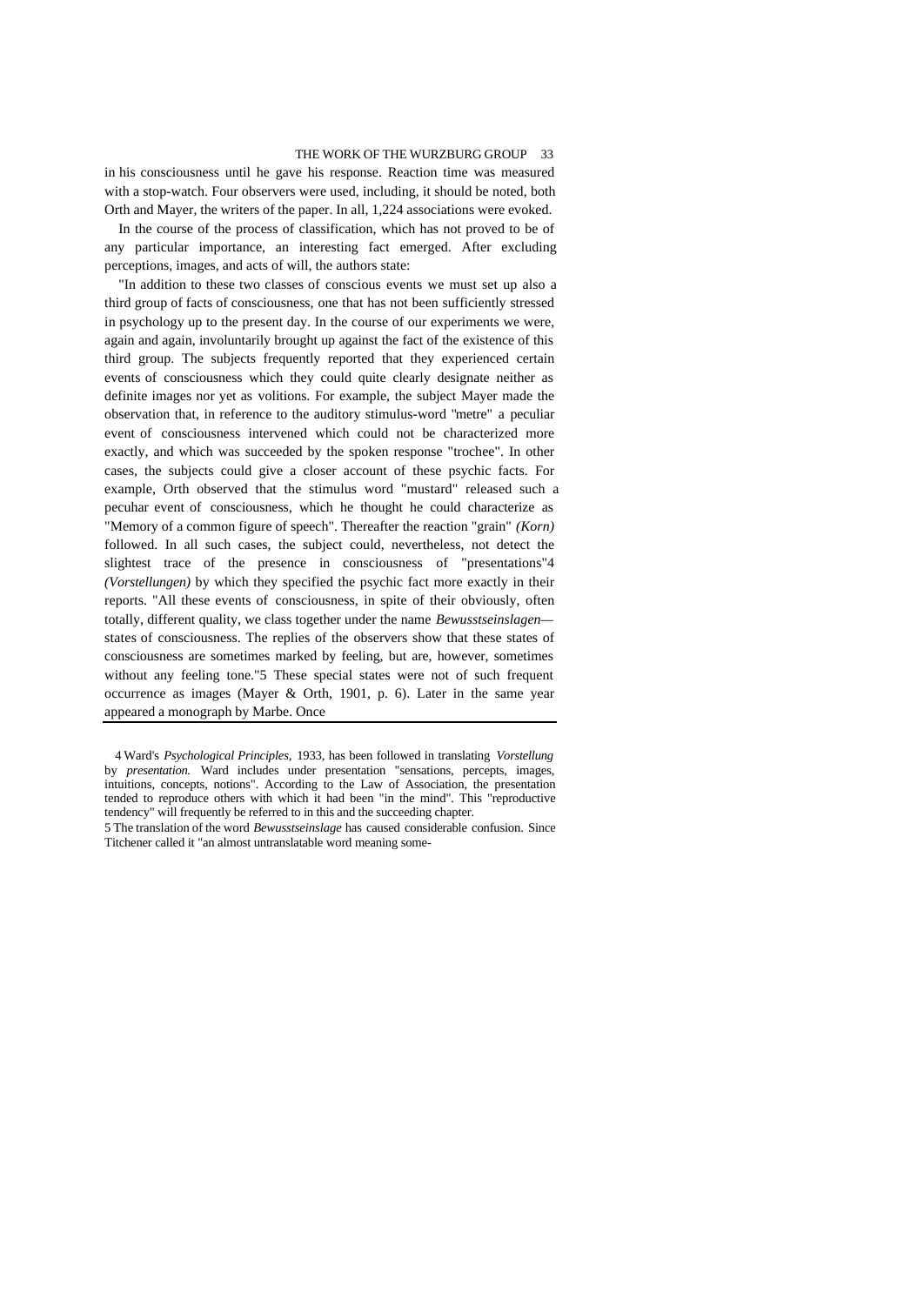more the experimental method was to be used to settle an ancient problem of logic. This time it was the logical judgment upon which the young science was to pronounce. The judgment, said the logicians, is the unit of thought. Thus: "The true unit of thought, the simplest complete act of thought or piece of thinking, is the Judgment or Proposition between which, where a distinction is intended, it is that the proposition is the expression in words of a judgment" (Joseph, 1916, p. 14). If, however, the logicians were asked what is the nature of this elementary act of thinking, they gave very different answers. Wundt's *Logic* contained, on about a single page of print, seven definitions, none of which were accepted by Wundt himself. It would not be difficult to find a dozen others. Such a state of affairs would never do. Psychology must find out what a Judgment *is.* This it must do by rejecting the haphazard methods by which confusion has been reached, and which consisted in a more or less casual observation of the writer's mental processes by the writer himself. Instead, a strict experimental procedure must be used. A number of observers must be caused to make judgments under standard, controllable conditions, and a careful record made of what takes place in their consciousness. Thus we shall find out what a judgment really is.

Now, there are facts of our experience which are not judgments. Our problem is then to find what further experiences must be added to make a judgment. By the word *Judgment* is provisionally understood an event of consciousness to which the predicate true or false

thing like posture or attitude of consciousness" (1909, p. 100), "conscious attitude" it has remained. This is clearly wrong, since the English word "attitude" ordinarily implied direction, both in its non-technical and still more in its psychologically technical use. It is important to realize that the term was originally used by the Würzburgers in a purely neutral sense. The *Bewusstseinslage* was an event of consciousness that was not an act of will, was not an image or a perception, and which could not be further analysed. The term was recommended by Marbe (Orth, 1903, pp. 69-70). It is not very felicitous. Orth remarks that it is ambiguous, since it may also mean the total state of consciousness at a given moment—a cross-section of consciousness. For this, however, he says we have the word *"Bewusstsein".* "The *Bsl.* observed by us and Marbe", he adds, "are of very varying character, and have only this in common, that they represent psychological facts which were not exactly capable of further analysis." Flournoy's term "intellection" does not seem to fit the case, nor Larguier's "conception", though both were apparently employed by Descartes in a similar connection (Bovet, p. 15). After reading the literature through several times, the writer finds himself naturally using the term "states of consciousness' is neutral, and seems to correspond best with what the earlier workers had in mind. In what follows, the abbreviation Bsl. will be used when possible, as in the German texts.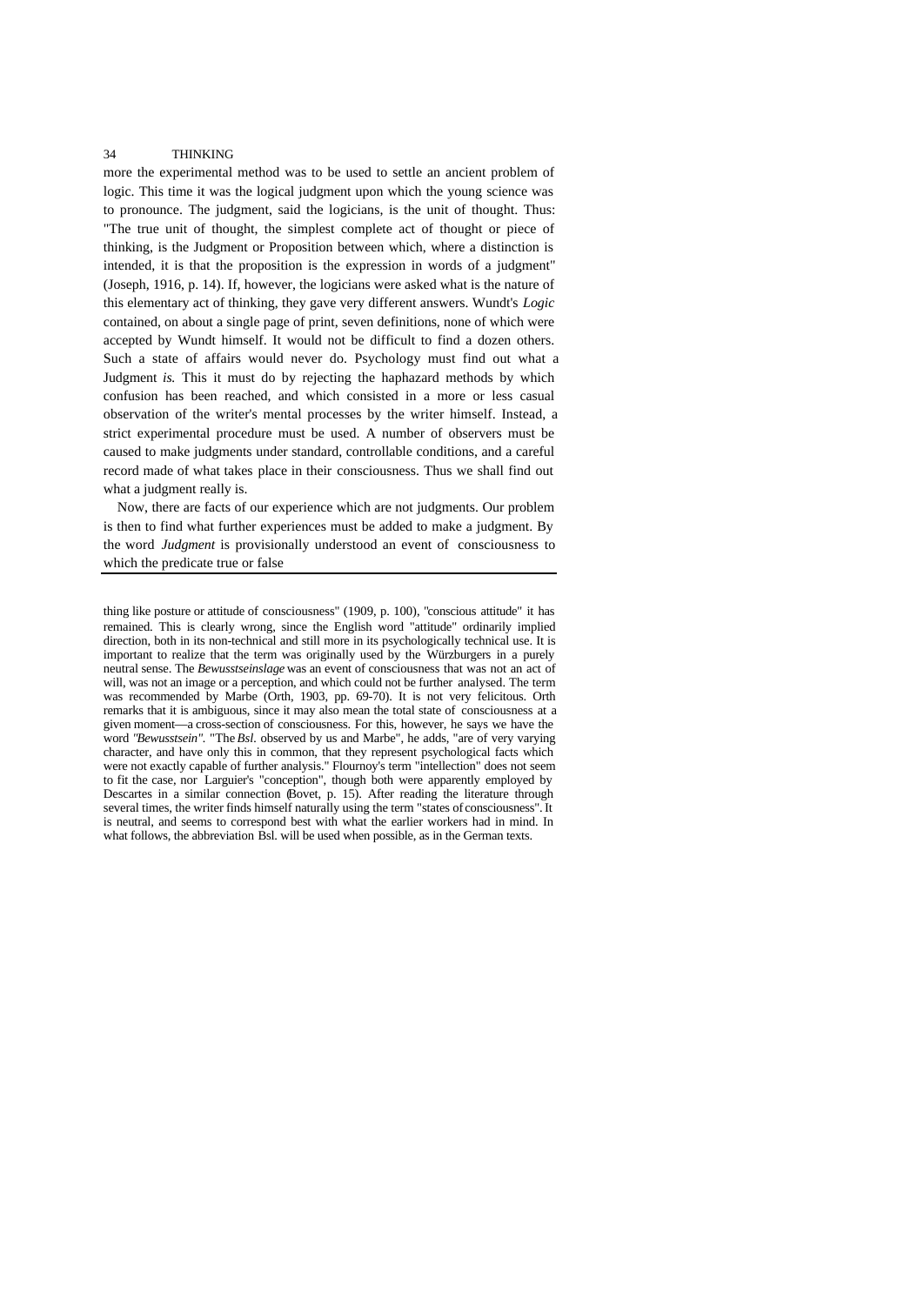can be meaningfully applied. Not only words, but also perceived gestures, may pass over into judgment, as when, foi example, we answer a question as to the location of d place by pointing with the index finger. In fact, all conscious events of any sort whatever can pass over to judgment,<sup>6</sup> including the Bsl. and feelings.

A series of varied though simple experiments followed. Weights of similar appearance had to be compared and the heavier reversed Tones heard on a tuning-fork were whistled or sung The lightest of three greys was to be fixated. Imaginary circles had to be compared, geometrical illustrations imaged, and so on. Simple questions were asked, to which the answer was given by a gesture How large is an ell ? The corresponding gesture is made with the two hands. How many are 7 minus 4 ? The arm is stretched out and three fingers extended. Other judgments are evoked that were expressible in a single word. 12 plus 3 ? 3/3 ? Or the same kind of question might be answered by a proposition such as 8 plus 7 equals 15. Propositions were stated in internal speech. Finally, translations had to be made. "Homo cogitat " *"Der Mensch denkt'",* answered Külpe, the subject. "The translation followed by pure association," he reported.

One feels that Marbe has kept his promise to base his conclusions on a large number of different experiences under varied conditions. The conclusion is the same throughout The same sentence is repeated time after time with endless variations, like a refrain, as Bovet remarks. "There are no concomitant events", says Marbe, "of which it could be said that they lend to judgment its character " That is to say, there is no psychological criterion of Judgment, and Judgment is the unit of thought But judgments exist. Therefore, there must be other, nonpsychological factors which raise experiences to the rank of judgments. Into the investigation of these we shall, however, not follow him.

This first peep which a properly controlled introspection afforded into the working of the thought process gave the early workers something of a shock. No psychological criterion of Judgment, which is the very backbone of thought, and apparently an utterly familiar experience to everybody' Judgments, recognized as such, with nothing in consciousness to indicate why they are judgments ' Apparently Marbe can hardly believe his ears, and has to repeat the astonishing fact to give himself confidence. Thus the predominant note of Marbe's paper was negative, at

6  *A1leBewusstseins organge zu Urteilen werden konnen, p* 15.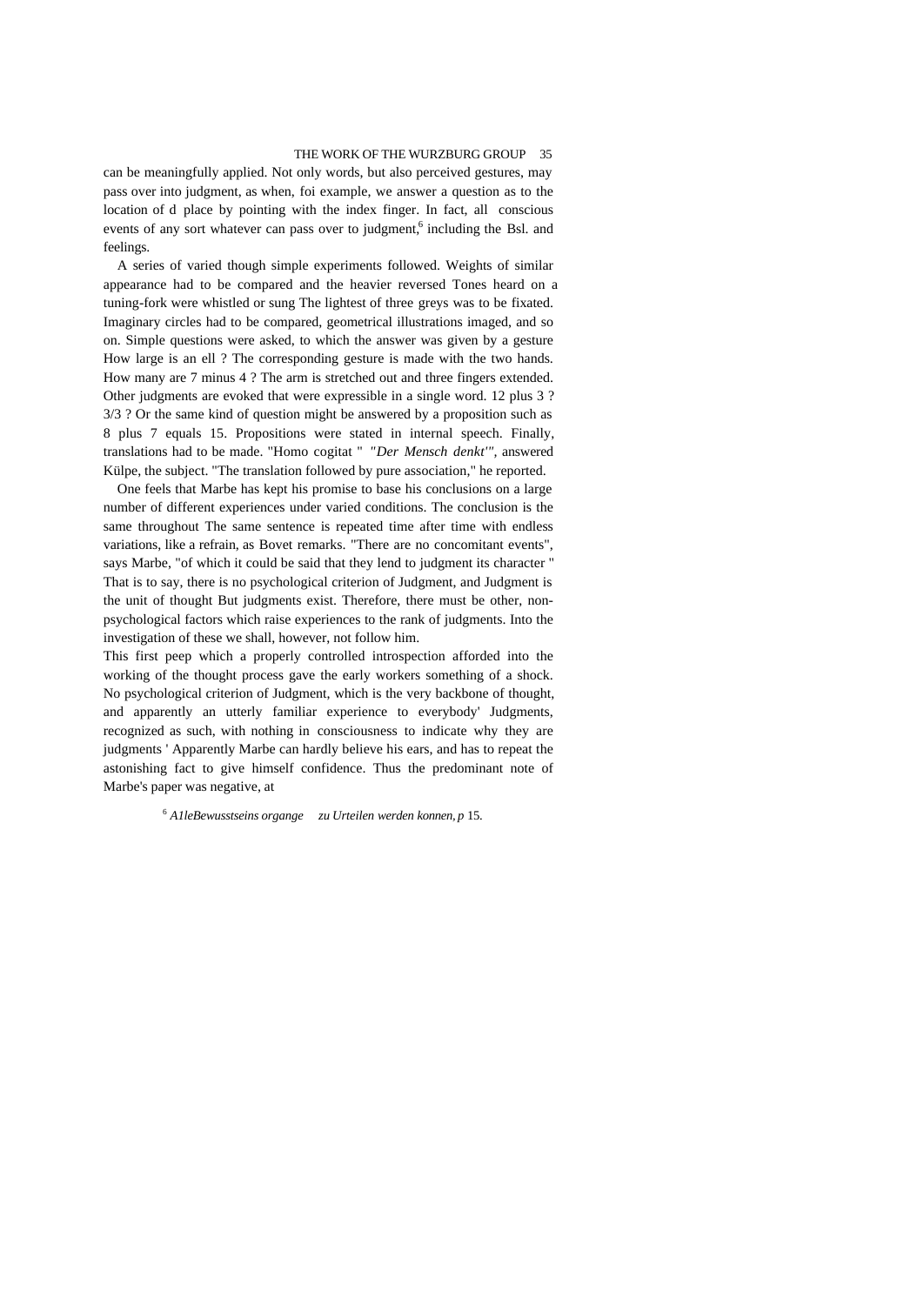least in the first part. He had failed to find the psychological criterion for which he was seeking. What he did find, however, was "certain obviously present facts of consciousness, whose content either escapes further characterization altogether, or proves accessible to such characterization only with difficulty. These experiences, which had already been discussed in the work of Mayer and Orth, may, like all other experiences, be affectively toned or otherwise, and will here also be designated as *Bewusstseinslagen."*

Orth's paper of 1903 confirmed the existence of the Bsl., and, more important, anticipated Ach in relating it to cognition.

Külpe later remarked on the noteworthy fact that one of the first results of the Würzburg investigation of thought was negative. The sole result had been the discovery that the conventional descriptive terms of experimental psychology were not adequate to account for the intellectual processes (Külpe, 1922, p. 309). Yet one can already discern positive achievement of a high order. For if the results were, at this stage, mainly negative, yet the method was obviously worth pursuing. Already one could see growing a faith in the efficacy of that systematic self-observation which was in large measure to constitute the programme of the school, and was technically developed by the later comers. To have subjected association and judgment to careful introspective examination, thereby making clear the necessity for new descriptive concepts and, as it turned out, improvement of technique—this was no mean achievement. One feels an enthusiasm already present.

On reading Marbe's study one is struck by an apparent naivete. He explains the meaning of experiment in psychology. He tells his reader that in order to obtain quantitative results one must employ statistical devices—this fourteen years after Fechner's death! He states that observation of physical events, such as the intensity of light, comes within the purview of the psychologist. This naivete is difficult to define, but is unmistakably present. Whether it was a personal characteristic, or whether Marbe conceived that such details were necessary in a work with the sub-title *An Introduction to Logic,* and perhaps intended partly for philosophers, is hard to say. Whatever the reason for these apologetics, they are very much absent from the later work. With Marbe, and to a certain extent with Mayer and Orth, one feels that the new movement is a little shy. With Watt, writing only three years later, it has grown up and lost the need for selfjustification. With Bühler, after six years, it has become almost boisterous.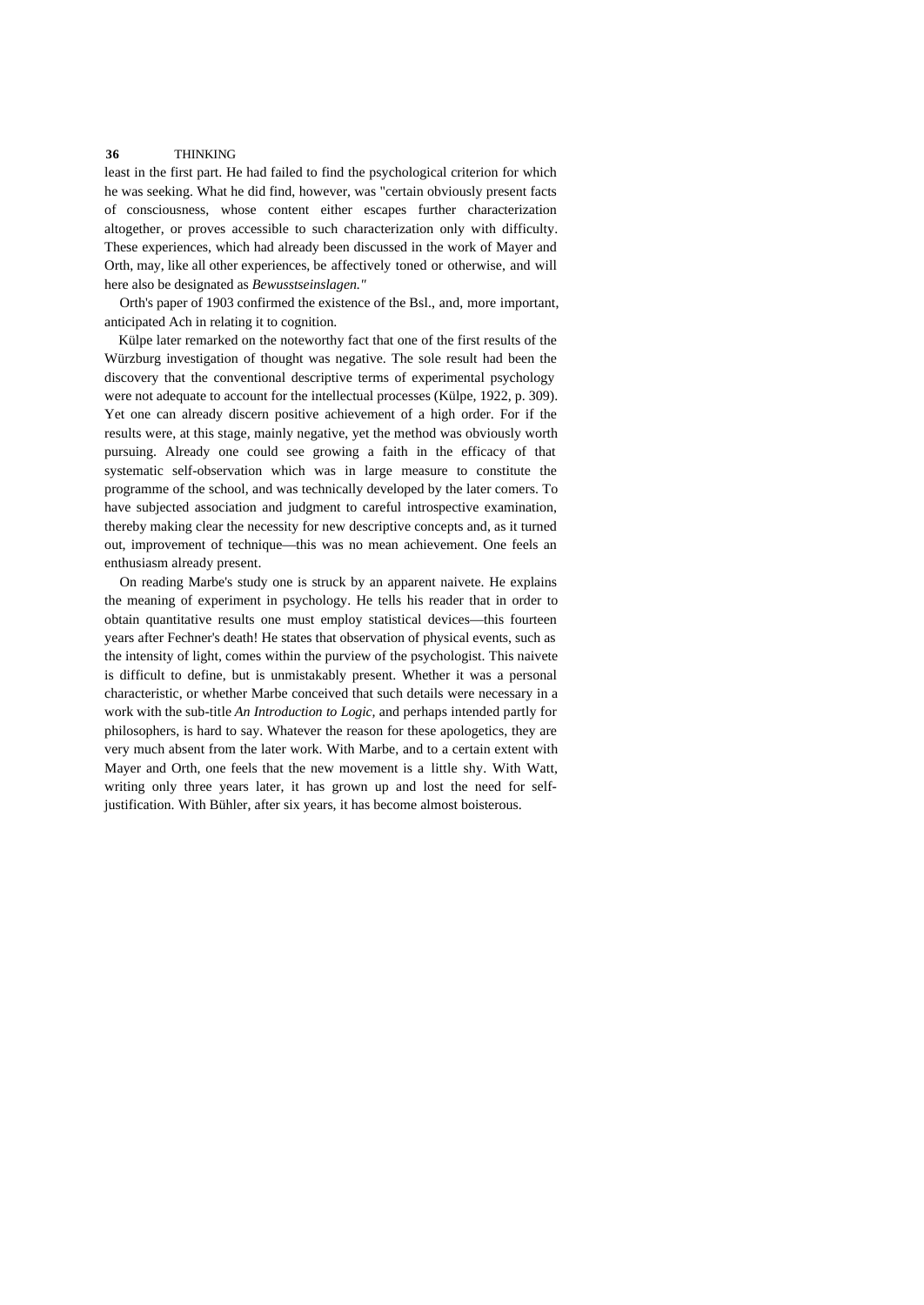The ensuing papers fall naturally into two groups. <sup>7</sup> Those of Watt and Ach appeared successively in 1905. They dealt primarily with what we have called the mechanism of thought, although each of them made important contributions to the problem of the material of thinking. These two form a natural pair, and their full consideration will be deferred until later, although one part of Ach's work is described in this chapter. Following were the papers of Messer, 1906, and Buhler, 1907 and onwards. The work of these two men seems most naturally to articulate with that already considered. It will, therefore, be described next in order.

Messer's work seems to show a remarkable growth of sophistication in the psychology of thought, a growth which one suspects was the product of countless discussions, papers at seminaries, arguments in the small hours One gains the impression that in these five years an idea had developed into a more or less homogeneous school Watt's work had appeared. Ach's was published while Messer was preparing his results. Messer is able to write on the "Psychology of Thought" the longest of these long articles, filling 224 pages, of which perhaps a third are in small print.

The paper is entitled "Experimental Investigations into the Psychology of Thought". Its general purpose is announced as the exploration of the events that occur in consciousness during simple thought processes—a much more ambitious programme than Marbe's five years before, and, in fact, the most ambitious of the programmes yet undertaken  $8$  The conventional, logical, division of conception *(Begriff),* judgment, and conclusion is accepted, though with a hint that the classification may be only provisional The investigation of thought is beginning to find its psychological feet.

Messer proposed for himself a big task. As Titchener remarks (1909, p. 96), he hardly proved equal to it. He has given us no general account of thought, but a series of disconnected papers, which are, however, of great value. He should perhaps be considered as the systematist who at least in this paper did not quite systematize. If, however, one wishes to find introspective data on any particular <sup>7</sup> See Titchener, 1909, pp 118-19, for a brief statement 8 Watt's paper (1905) was called "Experimental Contributions to a Theory of Thought", and was stated to contain

investigations into "so-called Association reactions" Ach's, in the same year, was primarily an inquiry into the activity of the will, and apparently contained an investigation of thought processes only as an afterthought, although the title was "On the Activity of the Will and on Thought"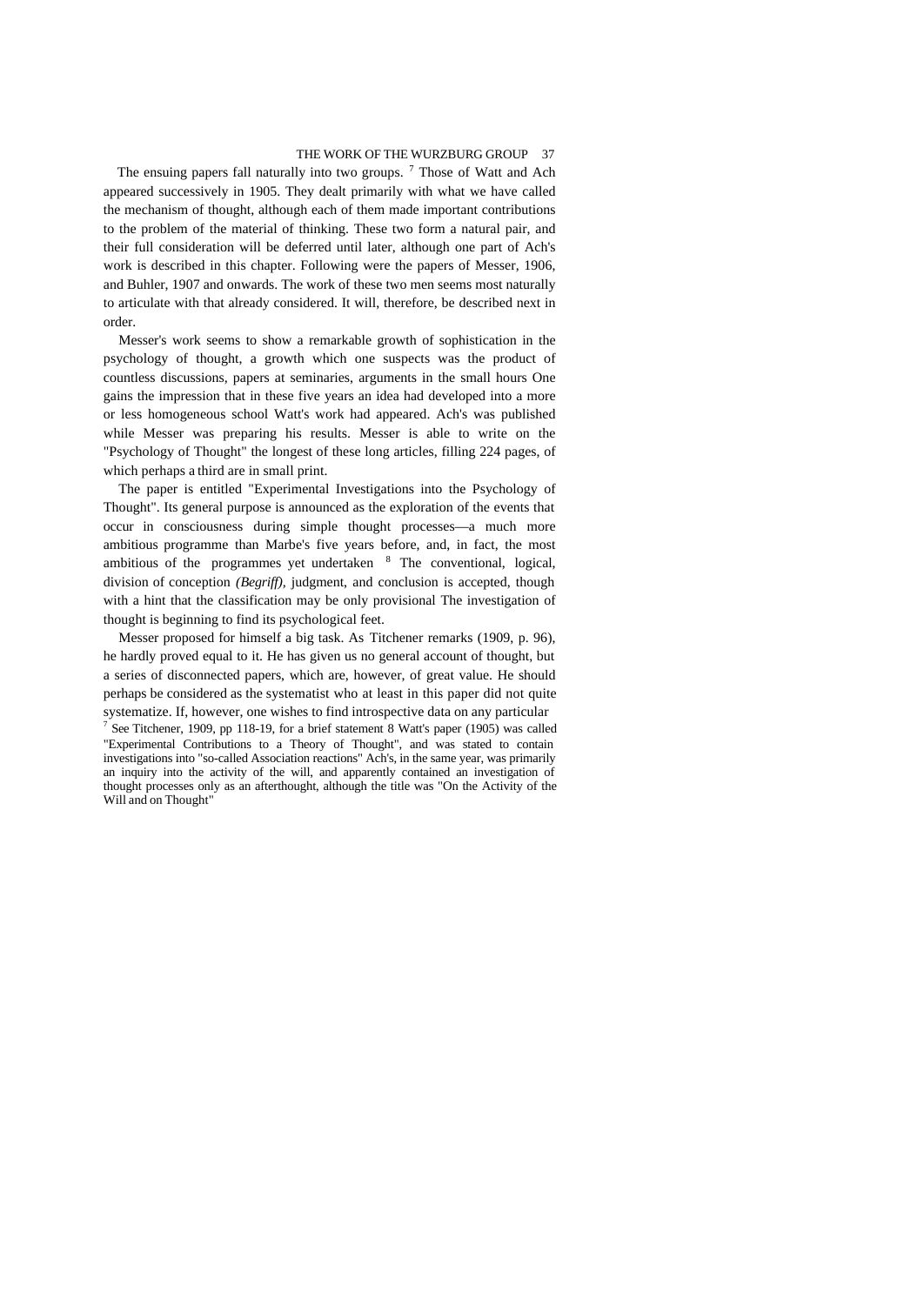point, such as the psychology of images or the Bsl., one naturally turns to his paper.

The Hipp Chronoscope was used, with Ach's card changer. Cards were shown to the subject, whose reactions were timed by means of a voice key and the chronoscope. There were six subjects, including Külpe, Dürr, and Watt. Fourteen different series of experiments were conducted, as follows:

(1) Free association to the word printed on the card. $\frac{9}{2}$ 

(2) A co-ordinate object to be named (e.g. stimulus, hand; response,

foot).

(3) Co-ordinate idea (e.g. stimulus, cellar; response, vault).

(4) Any adjective to be chosen.

(5) The idea denoted by the stimulus was to be characterized (e.g.

flood—"a great mass of water in movement", 7529 sigma).

(6) Remember a definite object which falls under the idea of the stimulus word, and make a report about it.

In series (7) to (11) two words, one printed over the other, were given as stimuli:

(7) Give a relation between the words.

(8) Give a relation between the objects signified.

(9) The names of famous men, artists, etc., to be compared objectively.

(10) Personal preference to be expressed between two famous men, things, states.

(11)A noun and an adjective given. A judgment to be made including them.

(12) Propositions were shown. A position to be taken concerning them.

(13) Objects or pictures. Free association.

(14) Give a report on the object or picture shown.

(12) to (14) were timed with a stop-watch.

The first part of the paper deals with matters with which we shall not concern ourselves in detail at present, although reference will later be made to certain of the sections. Suffice it to say that Messer devotes ten pages to a justification of the method of introspection as he uses it; twenty-two to a very interesting account of the general behaviour of the different observers during the different tasks; ten to an important discussion of imagery, and so on. On p. 93 there comes an important section on the Judgment, discussion of which will be deferred until Watt's paper is being considered. The term Bsl. was, says Messer, already familiar to his observers, and was frequently employed by them in their reports. For this reason, he says in

<sup>9</sup> Substantives of one and two syllables were used for the first six series. For series seven to eleven, longer words were used, up to four and five syllables.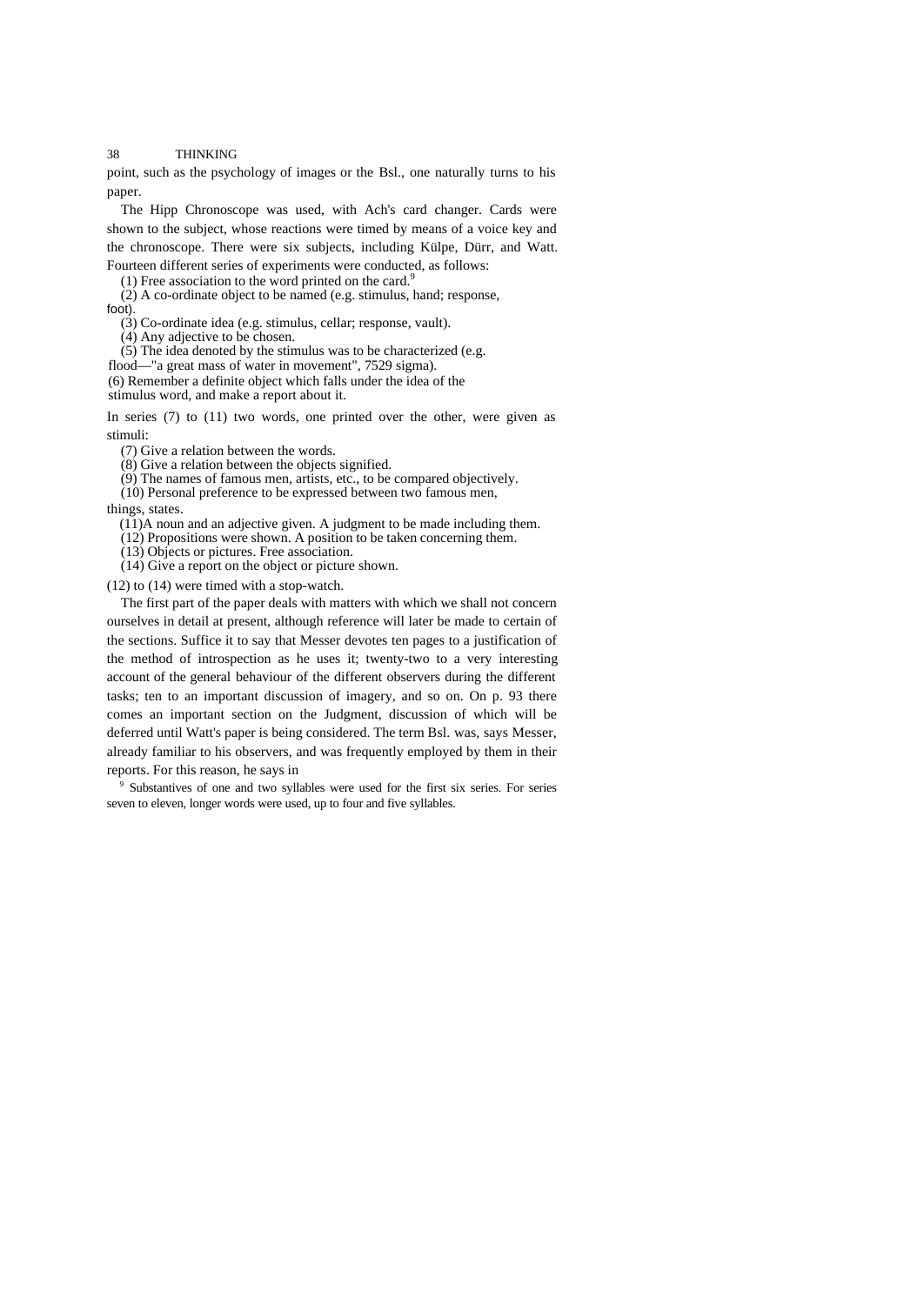a footnote, he has used the term as a provisional collective name for all experiences, *"Erlebnisse"'—*the italics are his—different from the generally recognized classes of conscious contents, and not resolvable into them by analysis (p. 175).

It is in Messer's study that we first find an attempt to do anything more than proclaim that the Bsl is unanalysable. If they cannot be analysed they can be classified, says Messer. He concentrates his attention on the Bsl. of meaning.

The first group consists of those which represent in consciousness the meaning of word-presentations. This group includes the Bsl. of understanding.

When we examine these Bsl. of the meaning of words, we find that they occupy an intermediate position between two other groups of facts of consciousness. When a word is presented to a subject, the meaning of the word may be immediately clear, and appear in consciousness as inseparably bound up with the presentation of the word. "The stimulus word comes and I am clear about the meaning" (p. 72). "Some kind of knowing of the meaning is present," says Messer (p. 176, note). In other cases, however, the meaning may differentiate itself from the reading of the word as a separate experience. This may happen for a number of reasons, such as the strangeness or ambiguity of the word. When it happens, the subject may know what the word means, but be unable to make any further report. That is to say, there is an unanalysable Bsl. of meaning attached to the presentation of the word.

Thus to the printed stimulus "horse-fly" Külpe's reaction was "dragon-fly" (826). His report was "the superordinate idea 'vermin' was clearly present as a Bsl". To the stimulus "ball" another subject reported: "Had to wait purposely for a determinate meaning of 'ball'; this came through the Bsl. *dancing place"*10.

Finally, a definite image may be, so to speak, crystallized. Thus when the word "cellar " was given, with the task of naming a coordinate object, Durr reported "saw a house (schematic), with cellar and upper storeys. I wanted to name the upper part, the word did not come". This gives a ladder with three rungs. There is the word bringing its meaning directly with it; there is the word accompanied by a Bsl. of meaning, there is the word accompanied by an image of meaning

 $10$  The discussion of the understanding of wolds and the representation of meaning in consciousness is treated in a separate section (pp 71-93) Reference is made to it in the present discussion and elsewhere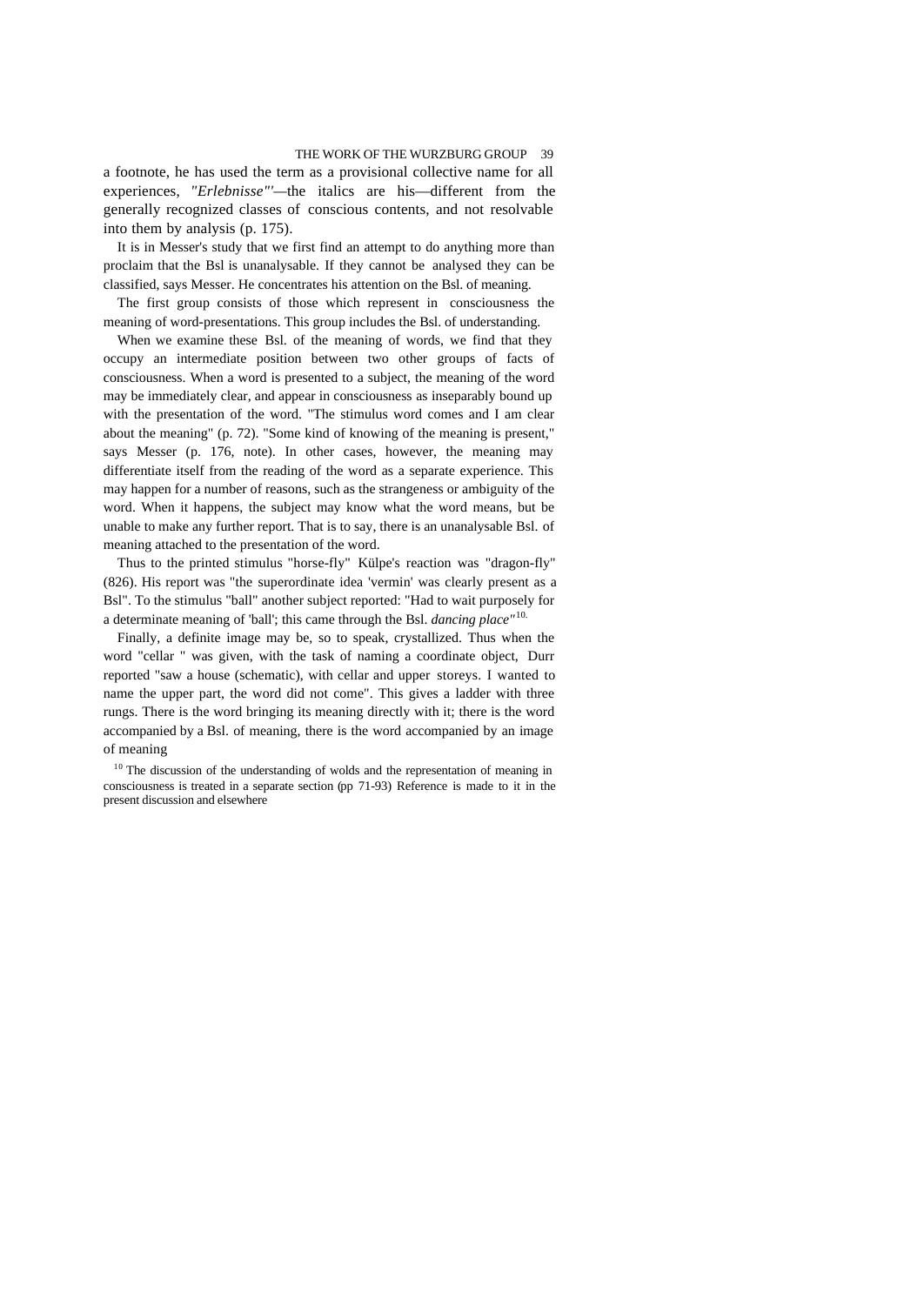Thus Marbe's Bsl. was here found to be a transitional form between the presence in consciousness of a meaning immediately given with the stimulus, and its presence as an accessory image. One may say, perhaps, that it is something like an uncrystallized image.

The Bsl. of meaning hitherto considered are, so to speak, supernumerary to word-presentations. It is not, however, necessary that words should be present. Such states may exist with no verbal accompaniment at all. Here again these are transitional forms. Fragments of words  $11$  may be present, or the subject may know how the word sounds. Thus we have two varieties of Bsl. of meaning, those with and those without verbal accompaniment. Both varieties may be widened so as to include propositions and judgments. Messer gives a number of examples where they contained the meaning of complete propositions. One instance may be given. Dürr was given the stimulus word *Angle* and replied *"Corner".* He reported: "The tendency was towards the well-known proposition that the sum of the angles of a triangle equals two right angles (Bsl.); but it did not mature. A number of such thoughts may be united in an embryonic form into one experience" (pp. 177 to 180).

The content of such Bsl. may naturally be of very great variety, being coterminous with the content of thought. A full survey of them is impossible, and the task is, in any case, one for the logicians. A few varieties are specified, giving us a logical classification—a classification by content. There is that of reality, those of spatial and temporal relationships and peculiarities, those of causal connection and of suitability; there are ten of various logical relationships, such as likeness and co-ordination; another set gives a relationship between what is thought, as object or idea, and the subject. Such are those of familiarity, strangeness, and value. Two further groups are related to the task that is being fulfilled; they contain three and fourteen headings respectively, and include such categories as "suitability", which is said to be relatively objective, and, on the other hand, such states as that of doubt and confusion, which are said to be more subjective.

Further, Bsl. may be classified on an entirely different principle according as they are of a purely intellectual nature, or are affectively or volitionally characterized.<sup>12</sup> In this case we might speak of them as intellectual and affective. We should thus have a psychological

<sup>11</sup> Also reported by many others writers, e.g. Grunbaum, Fisher, and Ach.

<sup>12</sup> See also Marbe, 1901, pp. 11-12.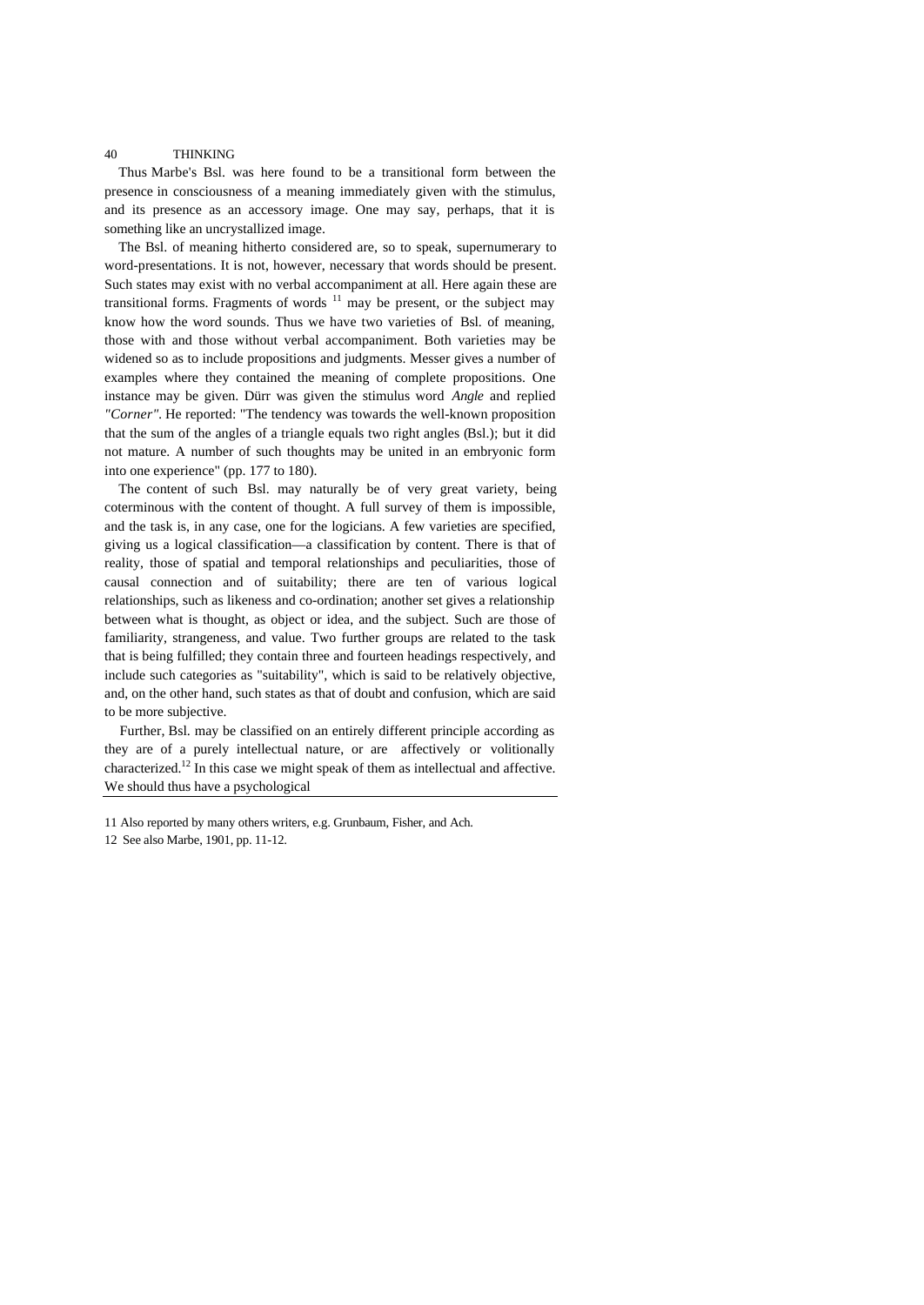division into which, as a matter of fact, our logical classes easily fall.<sup>13</sup>

"With the 'conscious states' here treated, whether they are of a material or rather of a more formal nature, whether they can be rendered in a word or in one or more propositions, whether they be, finally, of a purely intellectual or of an affective nature—with all these manifold conscious states we find ourselves in the realm of experiences which B. Erdmann has designated as 'unformulated' (or 'intuitive') thought.

"Of course, in our actual thinking there is no clear line of demarcation between formulated and unformulated thought. . . . There are continuous intermediate stages and many kinds of transition between the two. One might regard as limiting cases on the one side a thought in fully formulated propositions with clear consciousness of meaning, and on the other a lightning reflection and recognition, with no trace of a word; the difference between the two would be even greater than that between the tedious and correct writing of a child who has just learned to write properly, and the rapid script of a practised shorthand writer.  $\dots$ " (p. 186).

In order to explain the facts of meaning, Messer has already made the assumption of an unconscious machinery underlying the conscious process of thought. There are apparently, he says, unconscious real processes which, under certain specified circumstances, occur in different intensities, exert a correspondingly different influence *(reflex)* on consciousness, and are represented in consciousness in different degrees of clearness. Thus are produced conscious effects varying from clear word-images to unanalysable Bsl. This same assumption explains the behaviour of the Bsl. in general. So that we find ourselves with "the hypothesis that the real psychic processes, which underlie the fully formulated thought, can run their course in manifold manner, abbreviated, intricately inter-penetrating, partaking more or less of the psychic energy" (p. 187), thus giving us all stages between fully formulated thought and the vaguest *Bewusst-seinslage.*<sup>14</sup>

<sup>13</sup> Messer has slipped over into a general discussion of the *Bewusstseinslage,* from the particular case of the Bsl. of the meaning of words, without making explicit the relation of meaning to thought in general. He includes Ach's *Bewusstheit,* awareness, under the term Bsl. <sup>14</sup> The notion that the *Bewusstseinslagen* were fundamental in the thought processes

was evidently in the air. Thus Taylor states, in 1905, "More complicated structures of *'Bewnsstseinslagen'* and word-images, which could not be described more closely, were designated as thought" (p. 235). In the same way Watt, speaking of the Bsl., says parenthetically, "Call it a thought" (1906).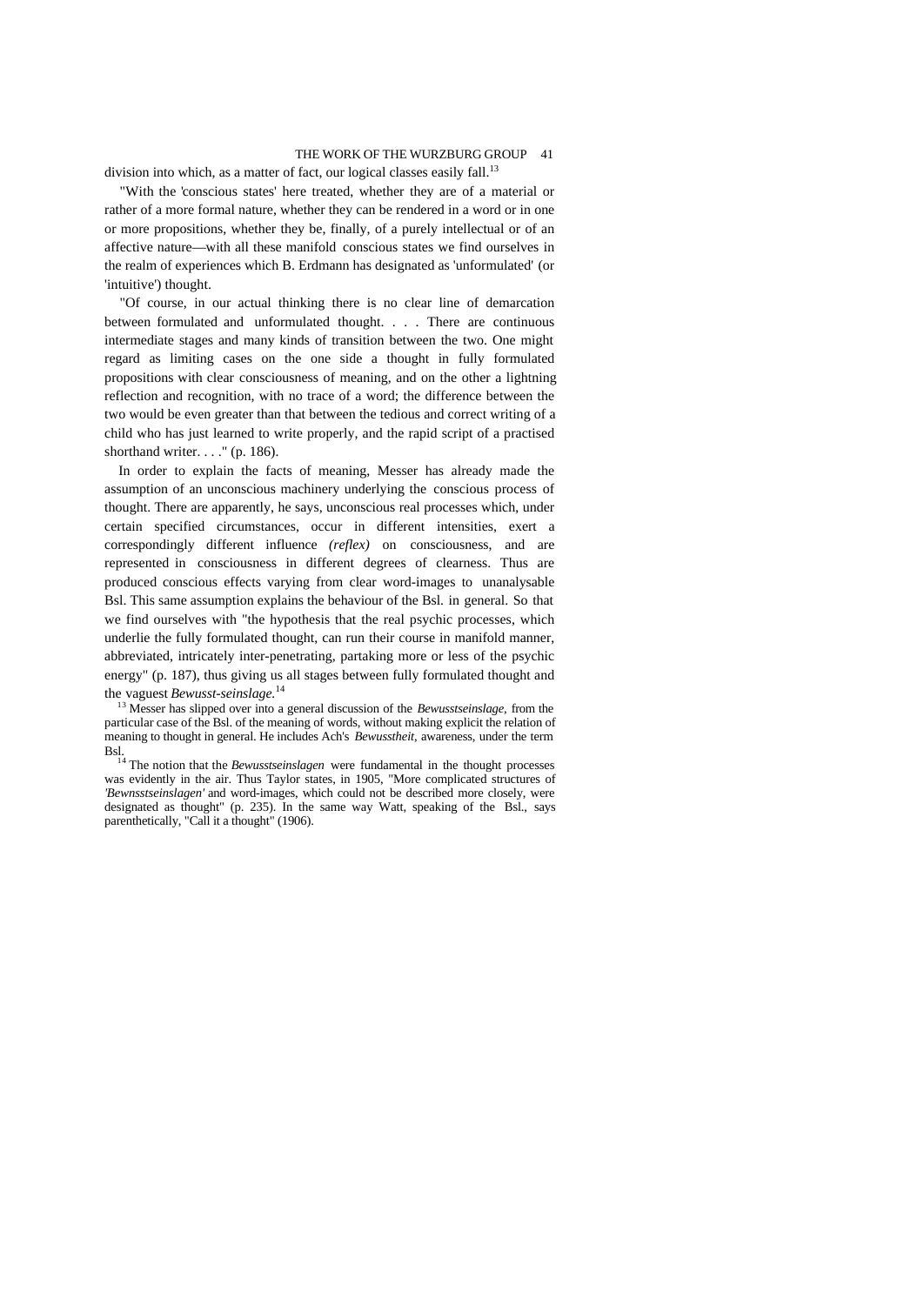He concludes the section with the following words: "The useful, provisional collective term *Bewusstseinslage* has then done its duty at this point, and it seems to us advisable to replace it by the current expression Thoughts' *{Gedanken)."* He adds in a footnote, "Further, it would best correspond to the usage of the language to call thoughts those conscious states alone whose content can only be fully formulated in one or more propositions; and by contrast to call those of the meaning of single words or phrases *Begriffe,* ideas" (p. 188).

This marks a real stage in the development of the theory of thought. The difficult problem of meaning and understanding has been examined, and a solution suggested, involving what we have called "unconscious machinery". The solution has been found applicable to the problem of thought in general, and in particular to that of the so-called *Bewusstseinslage.* At the same time the Bsl. have been rescued from the museum case where, as psychological curiosities, patently existing but unclassifiable, they had been jointly deposited by Mayer and Orth, and by Marbe. These states are now maintained to be of high functional importance in our thinking. They are, in fact, thoughts, though of a relatively unformulated kind.

The discussion has revealed an important feature of Messer's work, namely his insistence that the processes involved in thinking are not amenable to any clear-cut classification, but actually consist of experience-types merging one into the other with no clear line of demarcation. The Bsl. of meaning is halfway between the accessory image and the immediately given meaning. That without verbal imagery is likewise ushered in by transitional forms. In the same way, a "feeling of visual direction " may develop during an experiment into "presentations *(Vorstellungeri)* of almost hallucinatory clearness" (p. 51,; cf. Titchener, p. 112). This last is, however, not usual. Generally, only one degree of clearness is present, different intermediate stages being reported by different observers.

By relating this Bsl. to "meaning" and to thought in general, Messer had prepared the way for Bühler. Quite apart from the rich introspective data, and the attempts, not always very happy, at classification, his was a very real contribution to the Würzburg theory.

Thus we take leave of the Bsl. as a specific subject of inquiry. What seems to have happened is that the new technique, and a new courage, perhaps, resulted in the discovery of something unclassifiable and purely negative. Later on, positive characteristics were dis-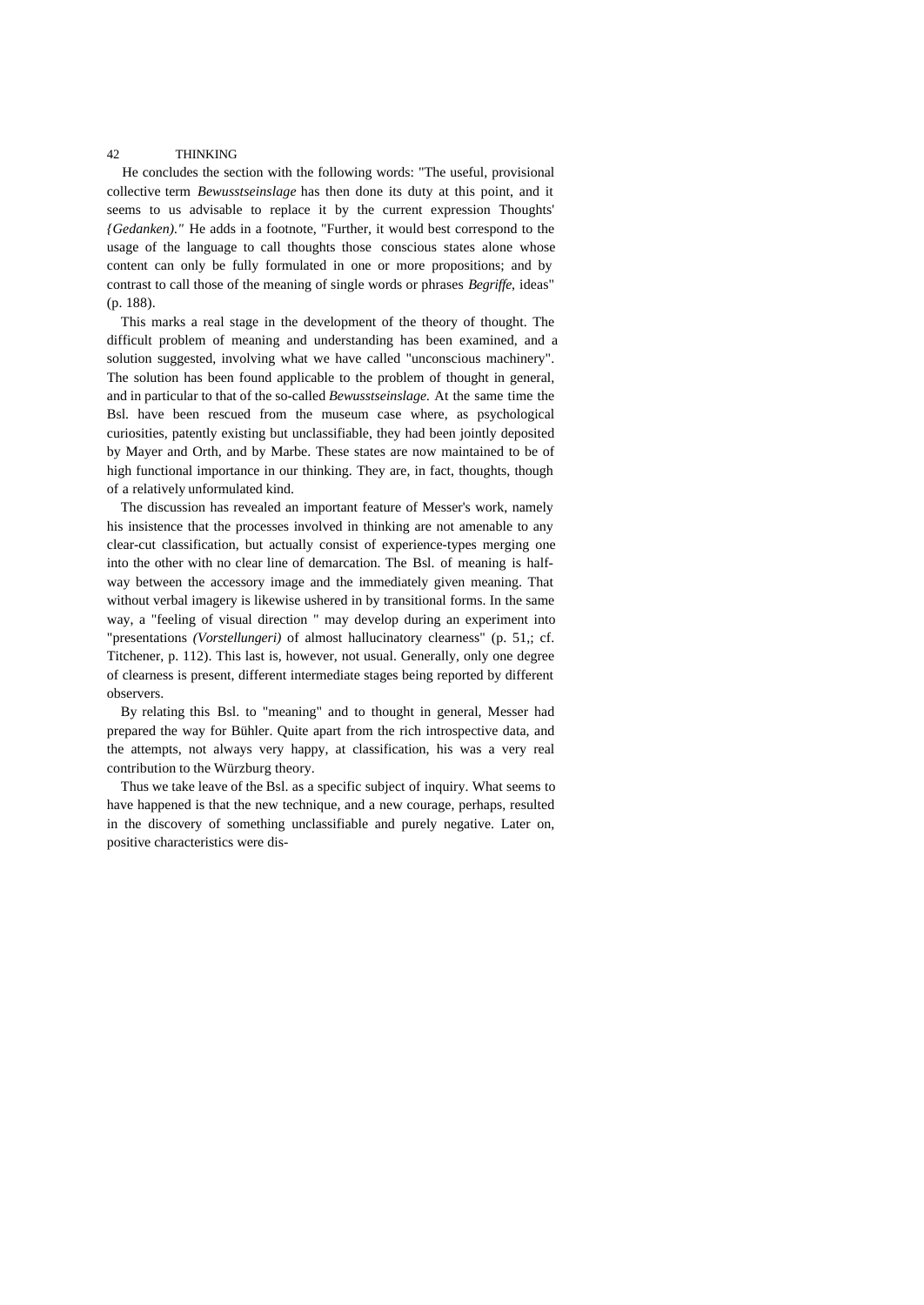covered to belong to what had been discovered. The *terra incognita* was surveyed. This is the explanation which best fits in with Külpe's own account after the event.<sup>15</sup> Each of the investigators coming after Marbe bent the new discovery in the direction of his own enthusiasm Watt called the Bsl. an "unnamed task". Orth investigated its relation with feehng. Messer, the systematist, tried to classify it, and found it coterminous with thought itself. Buhler, as we shall see, makes it the "consciousness of the turning-point " of his thought element. Aristotle's dogma, that thought is impossible without an image, had apparently broken down Henceforward, if one was interested in a certain aspect of thought, one was now interested in imageless thought from the same aspect This is, again, strikingly illustrated in Buhler's work

*Awareness.—*In order to follow the development of the Wurzburg doctrine as it concerns the material of thought, an aspect of Ach's work must now be considered. Ach's principal monograph appeared in 1905, a year before the publication of Messer's paper, but too late for Messer to do more than refer to it in footnotes (e g. Messer, p 11). Consideration of one of Ach's main theses has already been deferred to the next chapter, which deals with the mechanism of thinking It is by his contribution to the latter problem that Ach is chiefly known More important, however, in the opinion of the writer, is that part of his work which belongs to the present context, namely the experimental demonstration of the impalpable awareness of *knowing.*

Ach's primary object was the investigation of the will His book is entitled *On the Activity of Will and on Thinking.* The preface states that the purpose of the monograph is a "treatment of the problem of the will upon an experimental basis". The problem of "willing" is, however, manifestly bound up with the whole problem of "thinking", and thus it was that Ach found himself not only investigating "the Determination that fulfils itself in the adoption *{Anschluss}* of a purpose or an aim", but also discovered that it was "necessary to make a closer examination of other psychic processes, for example those which are connected with the presence of [the experience of] knowing and which are henceforward designated as Awarenesses". "In addition, there was adjoined a discussion of the process of 'determined abstraction', of attention and so on " Thus Ach was forced to add to the original title the words "and on Thinking". A legitimate

<sup>5</sup> Külpe says of the *Benusstseinslage* that it was a "conception, obtruding itself through the observation of the facts, making possible a periphrasis rather than a description" (ibid , pp 309-10)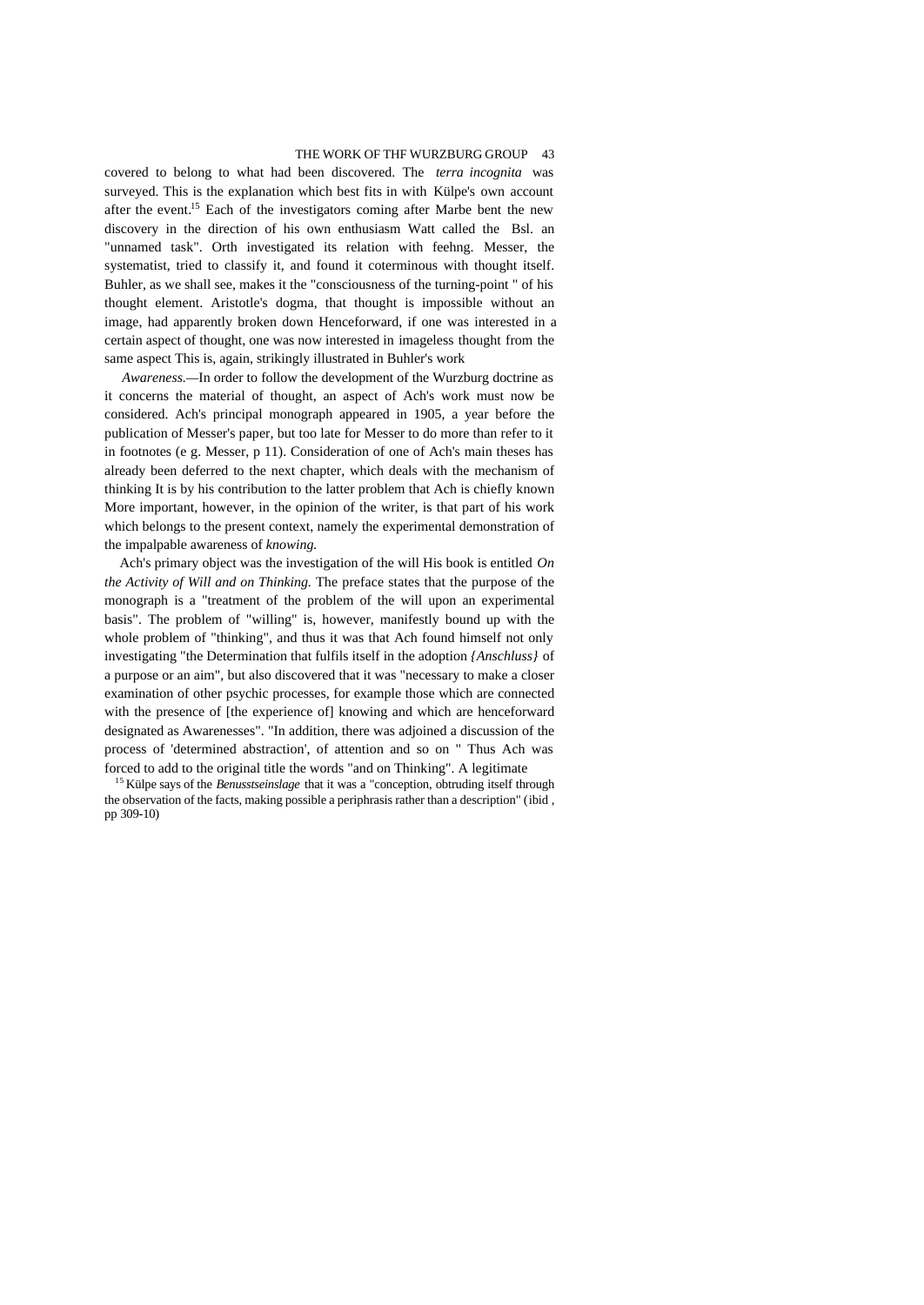alternative title, he says, might have been "On Determination and Thinking" (Ach, 1905, pp. v *et seq.).*

The basis of the investigation was the reaction experiment, which Ach varied in new and ingenious ways. His list of reactions follows.

A. *Reactions with Unique Stimulus-response Correlation* <sup>16</sup>

1. *Reactions with Simple Correlation.—*Stimulus and movement may remain the same; for example, there may be a simple reaction of the right index finger to a white card (a-method of Donders), or there may be different stimuli with a single response (recognitive reactions), or different stimuli (words, colours, etc.), with variable but adequate response, such as naming the stimulus.

2. *Reactions with Manifold Correlation.—*To each of three, four, or five stimuli is assigned a specific reaction (b-method of Donders).

3. *Conditional Reactions.—*Reaction follows only under certain conditions ; for example, to red cards and to no others, reaction with the right index finger (cmethod of Donders). Or the combination *ac* might be given, with reaction only if *a* stands to the right of *c.* (4) *Associational Reactions.—(a)* Free association. *(b)* Associations with special determination; e.g. the so-called judgment reaction, where the direction of judgment is determined by the previous setting of a task.<sup>17</sup> Or the name of a town may be given, with instructions to give the river on which it lies.

#### B. *Reactions without Definite Correlation*

This leaves much more to the subject; e.g. the stimulus or the response may not be predetermined; or neither the stimulus nor the response may be predetermined. For example, cards might be shown with either *rx* or *xr* printed, with the instructions, "To  $x$  react with the right thumb, to  $r$  react with the left thumb. Do not make more than one movement" (p. 163). Here, then, the subject chose to which of the letters he reacted.

For the purpose of closer examination of the experiences involved Ach divided the introspective period into:

(1) The fore-period, including the time between the signal and the appearance of the stimulus.

(2) The main period, including the actual experience to be investigated, i.e. from the perception of the stimulus to the giving of the response. (3) The afterperiod.

The introspections were reinforced constantly by questions, to which Ach attaches great importance. These questions, he says, were not often included in the protocols (p. 18). The protocols were enormous enough as it was, and only a selection could be printed. It may, however, here be noted that the omission of the questions in the printed report constitutes a serious technical flaw; especially when we

<sup>16</sup> *Reaktionen mit eindeutiger Zuordnung,* ibid., p. 33.

<sup>17</sup> It is to be noted that Ach here uses the term *Aufgabe* in much the same way as Watt.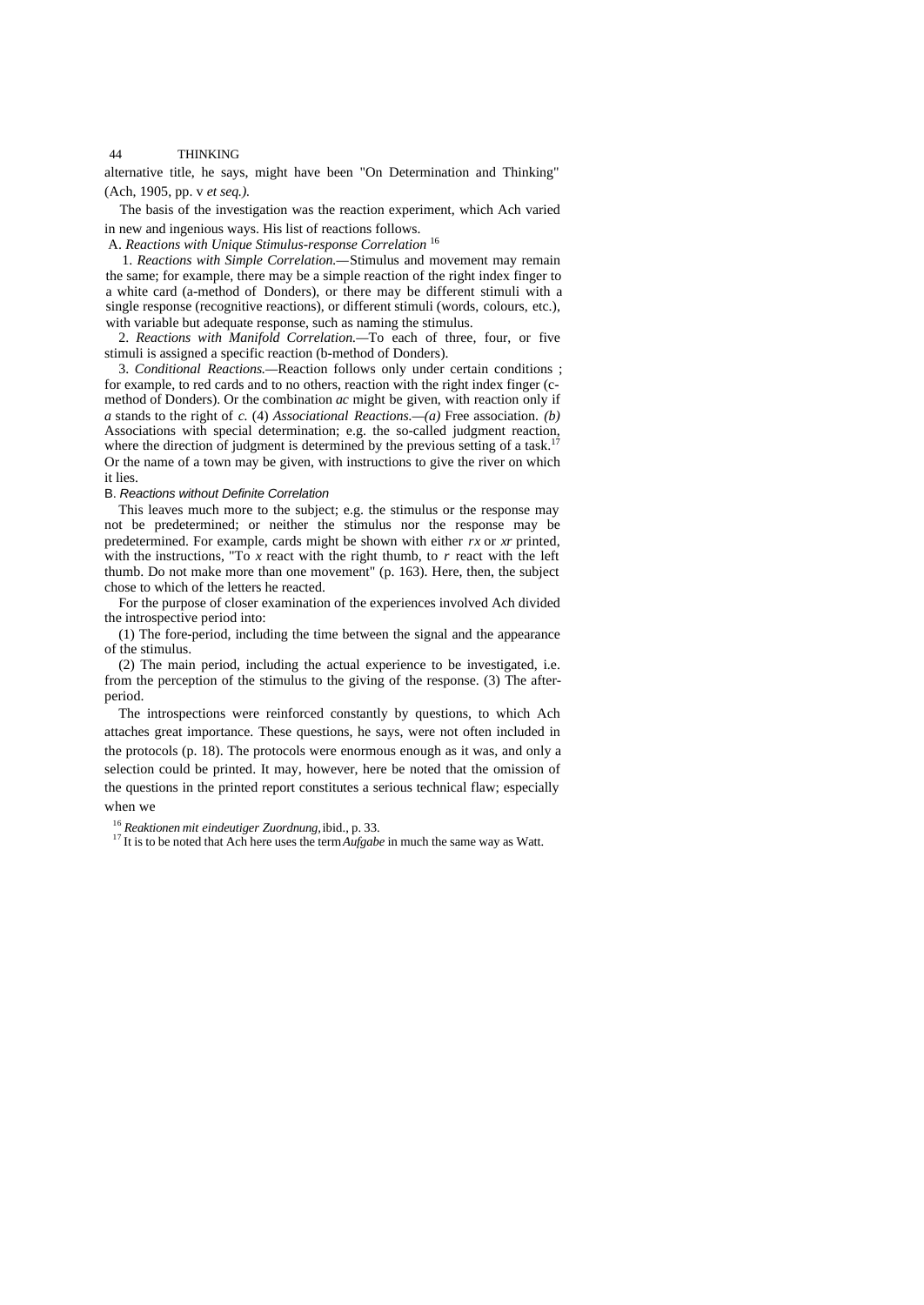find Ach maintaining that one of their important functions is "the education of the subject in self-observation" (ibid.). In order to obtain real experimental certainty and control, these questions should have been fully standardized and fully reported. With the best will in the world, one feels that an unstandardized set of questions must result in leading questions. More will be said on this point later. This point was, of course, noticed by Ach (op. cit., p. 17); one has the impression that he is a little uneasy about it. The matter is discussed in the next chapter.

Samples of the instructions may be given. First, those which the subject received for the so-called sensorial reaction. "At 'now' the finger will be depressed; about three seconds later a white card will appear. As soon as you see the white card, let the finger go. Direct your attention towards the coming impression. Thereafter report what you have experienced." After practice, the subject was told merely "instructions as usual". The instructions were suitably modified for the "muscular" form of the reaction. A more complicated set of instructions ran: "Cards with two figures will appear. At the word 'now', you should undertake to perform an arithmetical operation ; either divide, multiply, add, subtract, or else do nothing; and when you have finished say the syllable 'pe' into the voice-key" (p. 174). Early in the account of the experiments we find the term *Bewusstheit*, which has been translated by Titchener as "awareness".<sup>18</sup> When, for example, Ach is describing the sensorial series of reactions included in his "simple" reactions, he reports of subject "H", as follows: "The appropriate spot on the card changer is fixated and there is inner speech of the words: 'it will come now' or 'now it's coming', with the meaning that something (i.e. a white card) will enter there, at the point of fixation. At the same time sensations of tension, as sensory accompaniments of the concentration of attention, arise in the eyes, region of the brow, temples, sometimes also in the muscles of the face and in the shoulders, as well as a holding of the breath.<sup>19</sup> Sensations of tension in the hand or the finger were only exceptionally present. In spite of this, there was contained in the total state of tension the *knowing (Wissen)* that reaction should take place forthwith, without this being spoken internally or being represented

<sup>18</sup> Seeing that the word implies imageless knowing, the term is apparently not exact, though the translation is valid.

The registration of tension-sensations in the eyes is evidence of the quality of the introspection. Such sensations have of course been fully confirmed by later observers. See, for example, Jacobson, E., 1929.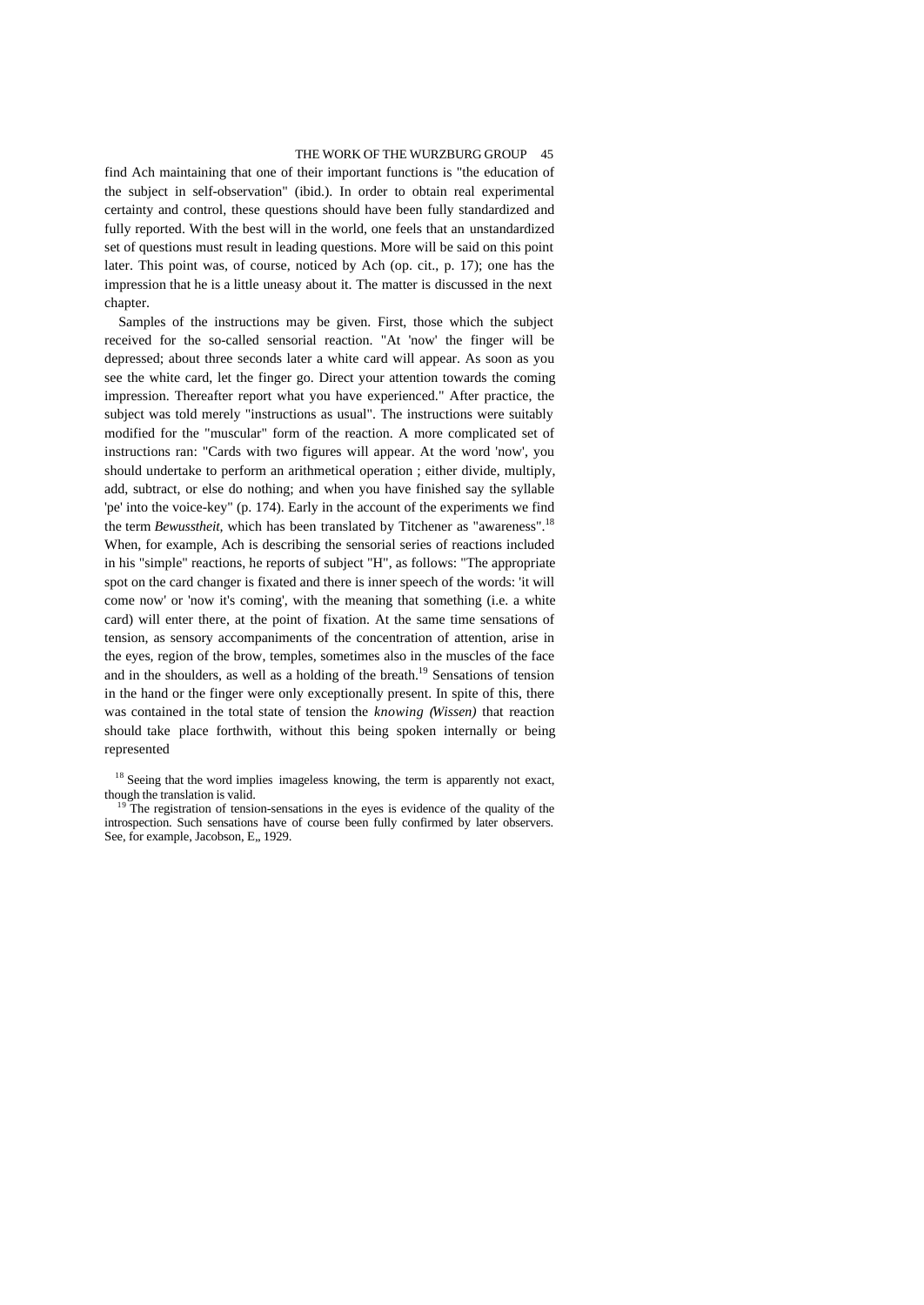phenomenologically in any other way. Besides all this, there was present the awareness that in a short time that which was awaited— that is to say, the card—would come, and thus . . . there was also a temporal component" (p. 38). In the same way, on the next page: "the white card was present only as an awareness in the waiting-content ; that is to say, the subject knew that the white card would appear over there, where he was fixating, without any palpable representation of this presentational content which related to the white card" (ibid., p. 39).<sup>20</sup>

It is impossible to list every context in which the term awareness is employed throughout the monograph. A representative selection of the passages will be given in order that the reader may have an idea of the kind of experimental evidence which Ach presents. In the description of the simple reactions, sensorial series, it is stated of subject "J": "On appearance of the card at the first trial a state of surprise and astonishment occurred, that is to say, the subject did not know what to do; then appeared the awareness that reaction should be made, after which the finger went up (611 ms). At the second trial after appearance [of the stimulus] there appeared the awareness that reaction should be made, and with it organic sensations were present in the head and in the right finger, after which movement followed (356 ms). At the third trial the finger rose immediately after the apprehension of the card; that is to say, without the aforesaid awareness (322 ms)."21 The passage continues by stating that the awareness reappears if preparation has not been good, and at the same time latency may increase. Again, in the muscular series of simple reactions, it was reported of subject "H": "Between the fixation of the plate and the intentional sensations of movement a known relation was given, in the sense that reaction should take place to a change (that is, the appearance of the card) which had to do with the object of regard. A more exact analysis of this event was not possible. One can only say that there occurs an unequivocal 'knowing' that reaction should take place as quickly as possible, as soon as the familiar change comes on the plate. In this complex the most prominent place is taken by the sensation of tension in the hand, which represents the most expedited possible entrance of the movement to be carried out. In addition, it is also given that this movement shall take place in a very short time" (op. cit., pp. 49-50).

<sup>20</sup> The exigencies of the English language compel me thus to translate the words *"ohne* dass dieser . . . Vorstellungsinhall anschaulich reprasentiert war". 21 Loc. cit., pp. 45-6.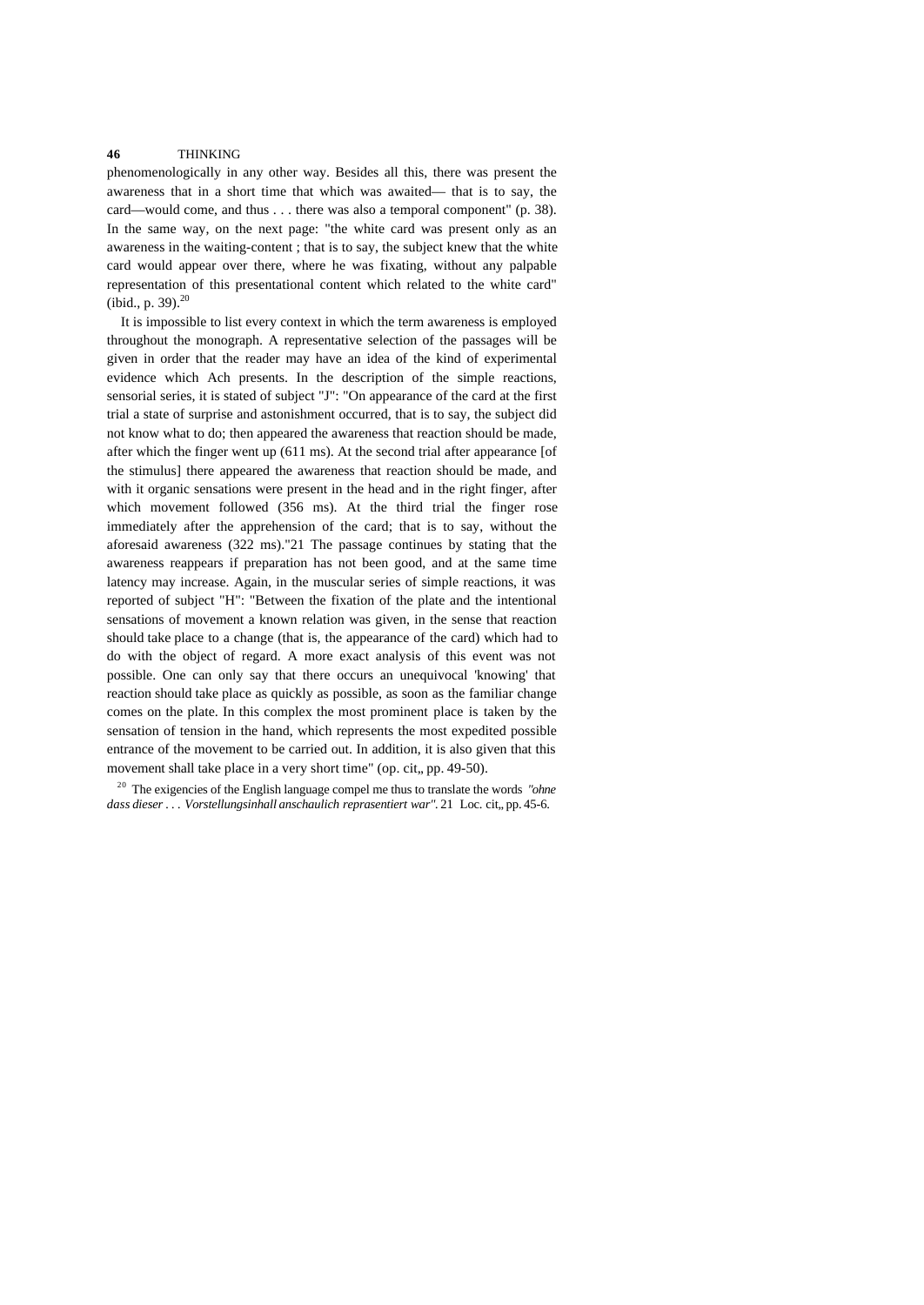Again, in the same (muscular) series, it is stated of subject "L": "With the fixation of the plate came the "knowing" that something (i.e. card) will appear over there, uniquely determined (subject knows that a card will appear, without the presence of any visual elements or any kind of acoustic-kinaesthetic presentation-images) (ibid., p. 54).

In the account of reactions of recognition and discrimination comes the following passage: "In the main period there develops first the sensation of white or red, with which is bound up the 'knowing' that the subject must wait, the latter being not particularly prominent, however. It is given with the development of the apprehension. Thereafter comes the awareness that the subject must react, whereat the finger goes up. This 'knowing' is usually preceded by a state of agreement or understanding. With increasing practice the awareness that reaction should take place fell away, but in spite of this the movement was characterized as willed, on account of its known character" (pp. 81, 82). Later it is stated that practice diminishes the intensity both of sensations of tension and of the awareness. "It was now a passive, indifferent state of waiting. The temporal component. . . was no longer observable;... the expectation of the coming impression might fall off so much in intensity that one could no longer make certain that it was known to be present. With the fixation of the plate and with very weak intentional sensations in the reactive organ, there was present only the weakly impressed awareness that reaction should take place. Immediately after the carrying out of the reaction, often no further report could be given of the process of the reaction-event itself" (pp. 100-1).

Later, the awareness is equated with the will-impulse. In another context it is equated with an act of the act-content antithesis. "The two acts of understanding and of the awareness . . . followed very closely as the result of practice. They could now no longer be distinguished. The second act retreated more and more towards the end of the experiments. Here too no 'distinction' could be noticed." The awareness could admit of degrees of intensity (p. 94). And once more, in the description of the reactions with double determination, it is stated: "The waiting was in so far impalpable, as its content was not further determined phenomenologically by inner speech, visual pictures, etc.; but, nevertheless, the content corresponding to the instruction that 'in accordance with instructions when a determinate change takes place at the point of fixation, an unequivocally determined change in the behaviour of the subject is to follow' this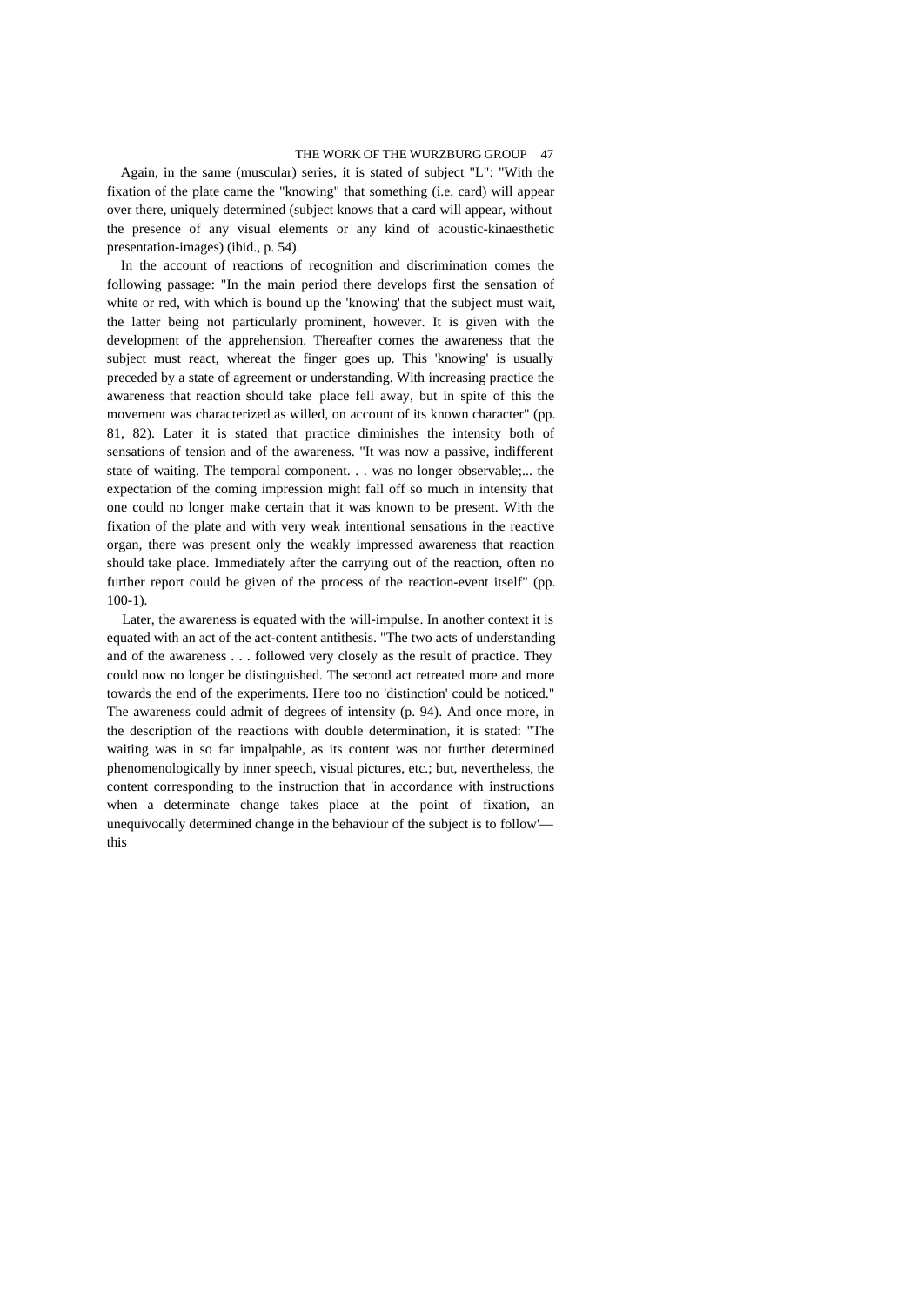content was present in an unequivocal, but not more closely describ-able manner. Accompanying it, diffuse sensations of tension in the head (neighbourhood of eyes and brows, upper jaws) were regularly perceived" (p. 127).

In summary of these and many other accounts given by his twelve subjects, Ach defines an awareness as follows: "We designate this presence of an impalpably given 'knowing' as an awareness.  $"^{22}$  It is uniquely given, but cannot be analysed further. The subject can immediately afterwards say what was present to him. In the afterperiod the total event just experienced persists by perseveration. It is present as in a nutshell, without obtrusion of details or palpable representation. Thus an account can be given to the experimenter. Normally, during the fore-period, when there has not been too much practice, the following complex-content is, for example, present simultaneously, as an awareness. (1) The coming stimulus (a white card), with a spatial determination, in so far as the subject knows that the uniquely determined change will take place at the point of fixation. (2) The subject is aware that thereafter must follow an unequivocally determined change on his side; that is to say, the reaction. (3) In addition there is a relation present between  $(1)$  and  $(2)$ ; there is awareness that the reaction must follow as soon as the stimulus appears. (4) There is a temporal component, in so far as the *knowing* is given, that the stimulus will appear within a certain known time. The subject knows, for example, that the stimulus will not come in a half-second, and will come within a minute. In addition to this immediately given content, "there are also the accompanying phenomena of sensory attention, such as sensations of tension in the upper part of the body, and in the optical sense organ as well as the visual perception (in our experiments with the closure plate of the card changer). At times some of the above-mentioned constituent parts of the awareness-complex come up in the form of images, particularly at the beginning of the fore-period or during the first experiments on any day. Individual capabilities play a large role here. But, nevertheless, there are an extraordinarily large number of experiments, in which, apart from the above-mentioned accompanying phenomena, the whole waitingcontent appears only as 'knowing', and this presence of a knowing-content we designate as an awareness" (p. 211,212). The impalpably given content of the awareness is often elusive.

22 *Wir bezeichnen dieses Gegenwurtigsein eines unanschaulich gegebenen Wissens als Bewasstheif, p.* 210.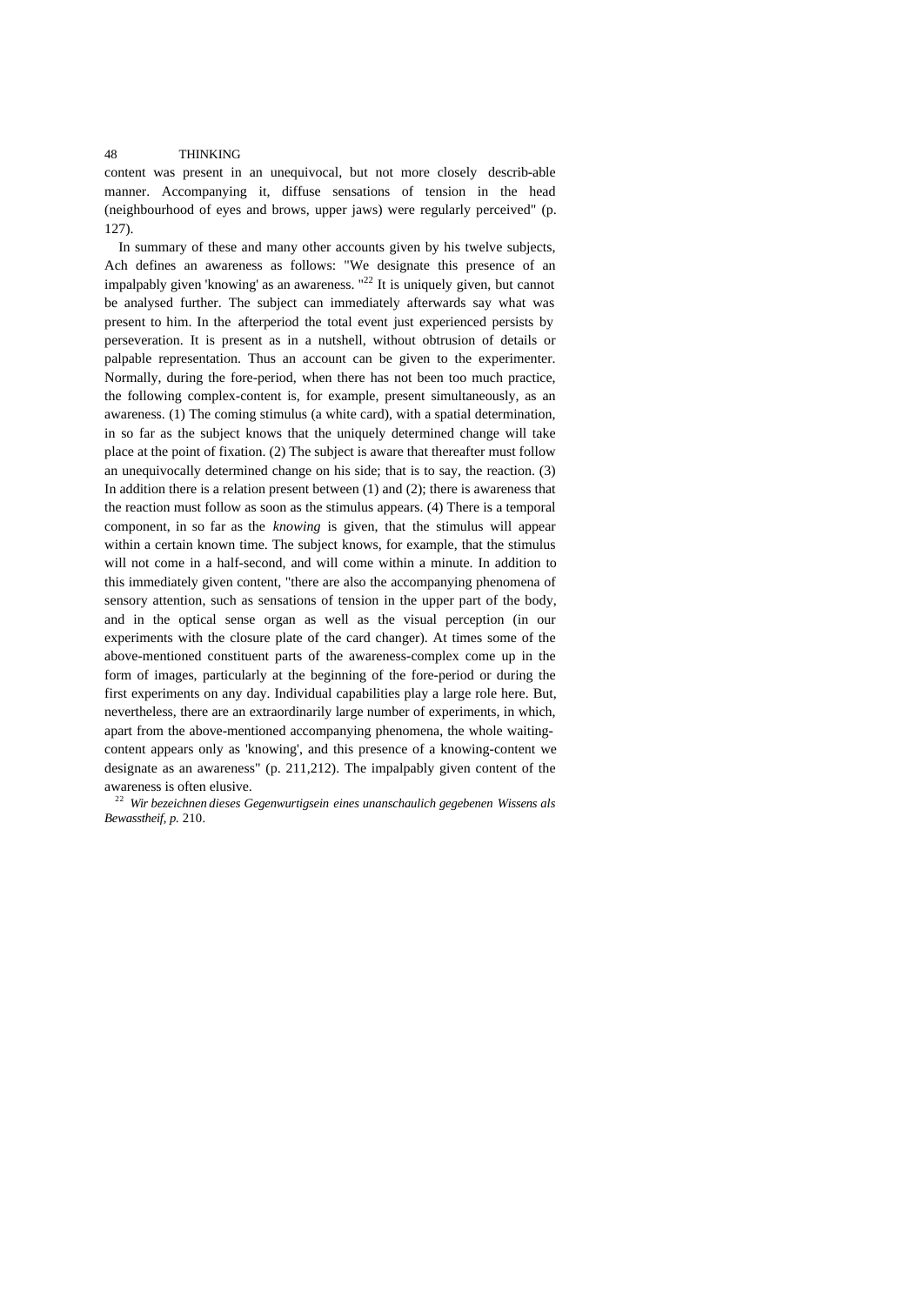Part of the experience is sometimes indicated by inner speech, such as "must come" or "corner, corner", or by rudiments of words, such as "add", $^{23}$  "folg", $^{24}$ and so on. This frequent occurrence of kinaesthetic or acoustic-kinaesthetic presentations, says Ach, may well be the reason for the widespread supposition that our thought "is always accomplished by inner speech or by adequate  $25$ visual, acoustic or other memory-images".

As against this supposition Ach points out that there are very complex contents in which the component parts are known in intricate, reciprocally related, manifolds, which have and indeed could have no adequate verbal representation. "If a phenomenologically constituent part is given, which as a relevant sign brings a meaning-content to expression, as, for example, "edge", then the correlative meaning is alone bound up with it, namely the expectation of the upper corner of the card, while the rest of the waiting-content that is simultaneously given has no such phenomenological representation, but is present in the total state of tension as awareness" (p. 215). In addition, there was recorded at times a "lightning-like momentary illumination of a complexcontent, which can only be expressed verbally by several sentences, an event which because of its short-lived existence cannot possibly be given by inner speech" (ibid.). In these cases the meaning of the content is uniquely given, and the memory is clear and distinct, without any ascertainable sensational qualities. For instance, subject "C", in the fore-period of the reaction with double stimulus-response assignment, reported a visual memory picture of "0" with the lightning thought that it would be most practical to prepare for "0" alone, and in addition the awareness that perhaps only "E" will come. Ach maintains that it would be an abuse of terms to call such experiences "dark sensations" or memory pictures which are too weak to be identified. Often the palpable representation of a meaning-content is first given, as by inner speech, and thereafter the corresponding meaning-content as awareness without palpable representation. It has been seen that the awareness admits of degrees of intensity. For example, with practice, intensity gradually falls away.

*Awareness of Meaning.—*There are two main classes of awareness, those of meaning and of relation, with two transitional forms. The

<sup>23</sup> For *"addieren".*

<sup>24</sup> For *"folgen"* or *"folgender"* (p. 215).

<sup>&</sup>lt;sup>25</sup> That is, images corresponding in every detail to that which they image; the phrase implies the correspondence theory of truth.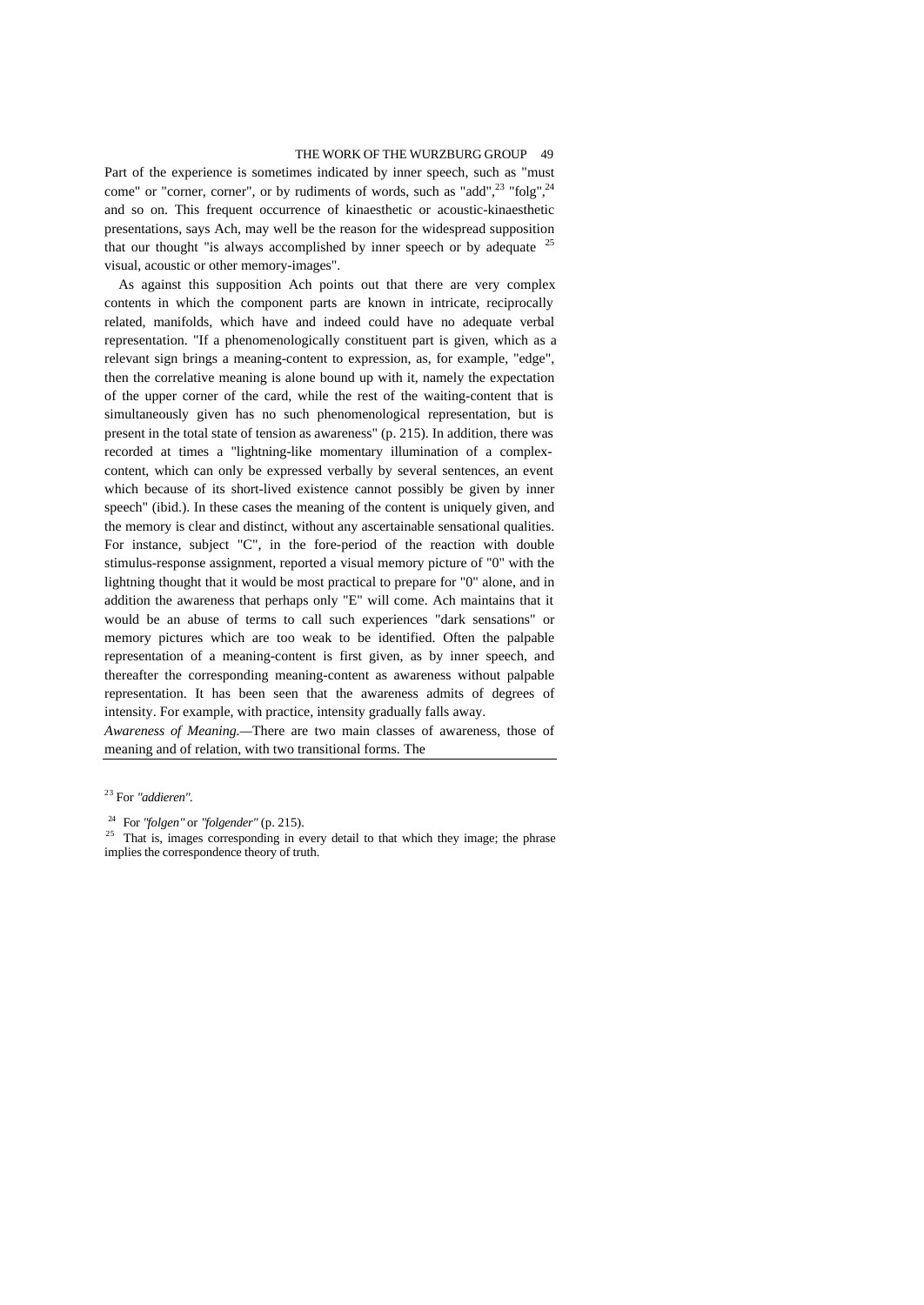awareness of meaning is always accompanied by "a sensation as described above (i.e. a sensation of tension) or a visual, acoustic, kinaesthetic or other sensation, or a memory image" (p. 213). This is either simultaneous or it occurs immediately beforehand. In this way these sensations form the palpable conscious representation of the content impalpably present as a *knowing.* They are the signs of the meaning-content. It frequently came about that, for example, "after the appearance of a coloured card the sensation 'yellow' was present only in its optical quality. Not until after this did a 'knowing' appear, for example 'this is yellow'; and in fact this ingress followed clearly as a special act after the pure sensation was given. By this act the sensation was, so to speak, identified as the well-known colour yellow." A relation was thus established with previous experiences. This process Ach identifies with that of apperception.

Although the awareness is found in every subject, yet there are strong individual differences. Certain people incline to visual or kinaesthetic-acoustic illustration of the meaning-content. Ach claims that he personally has a distinct tendency to think in terms *of aware-nesses,* which, he says, may be due to the fact that his attention has been especially directed to the analysis of this kind of thought. Physiologically Ach suggests that the awareness of meaning is due to the subexcitation of neural structures which, when fully excited, give a fully fledged image. One reads, for example, the written word "bell". Associated with this are a multitude of images, each with its correlative neural pattern. On reading the word, however, no one of these patterns need necessarily be excited to the pitch of producing an image outright. They may, nevertheless, be excited to the point of producing mental events which are related to the images concerned, but are not intense enough to be of imaginal quality. These together constitute the meaning of the original image, which thus serves as a focus with a halo of meaning correlated with subexcited patterns. These subexcited patterns are then the physiological correlate of the *knowing.* If a nonsense syllable such as "chuz" is read, there are no neural connections to such patterns of meaning. That is what we mean by saying it is a nonsense syllable. In the same way, the differences of intensity already noted in awareness may be explained by assuming that the effect of repetition is to make certain connections more readily accessible.

Certain facts should here be noted, some tending towards, others against this piece of theorizing. One's first impulse is to reject the notion altogether, on the ground that the "all or none law" of neural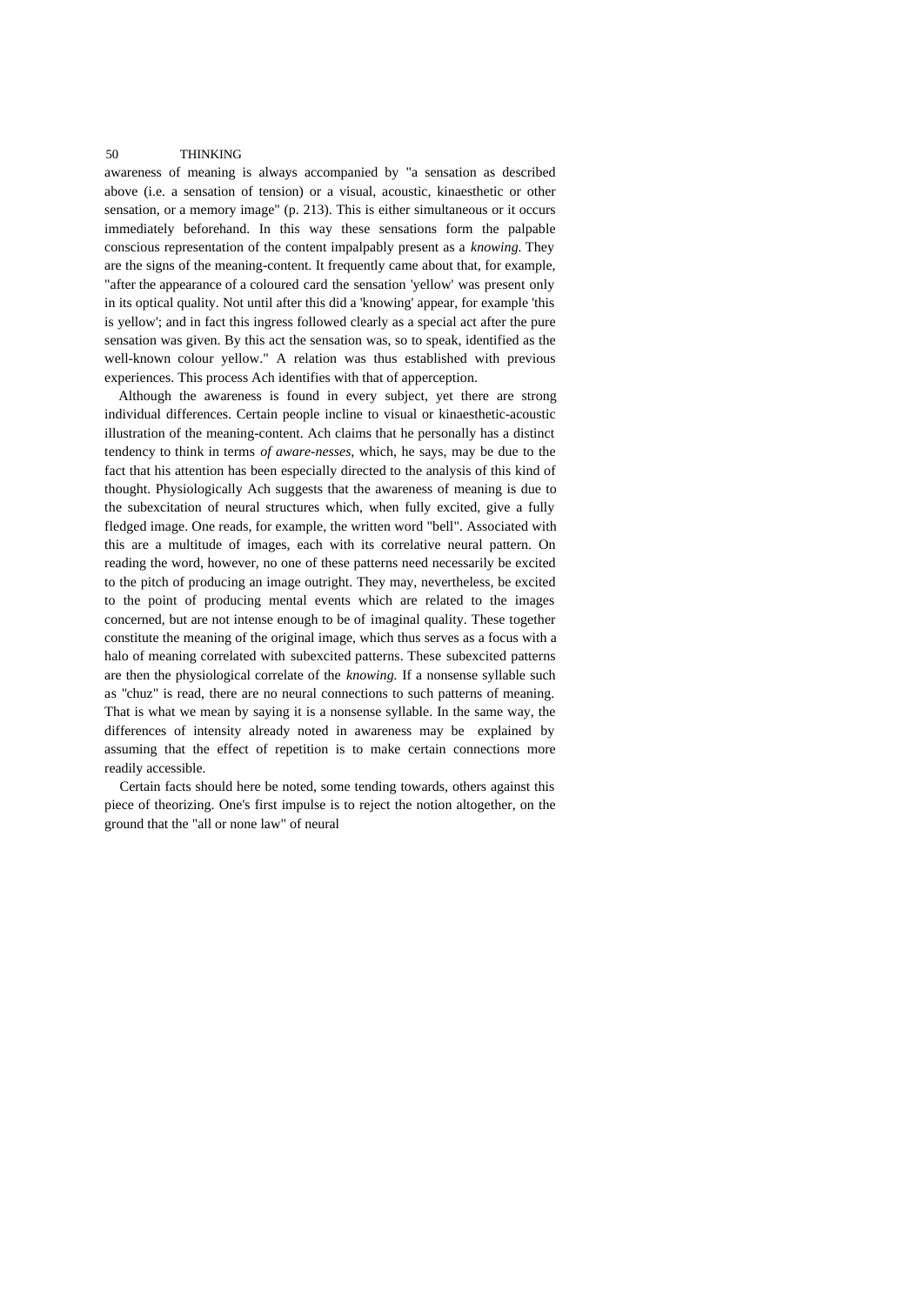conduction would now make such subexcitation impossible. However, there do exist intensive variations both in images and in sensations of all kinds. Such differences are psychological facts, and it is the task of physiological psychology to explain them. Thus there is no *a priori* argument against the existence of degrees of intensity in awareness. But whether such difference may be correlated directly with differences in the degree of repetition is, of course, very doubtful. And it cannot be assumed that an image of a low degree of intensity may be equated with an imageless component of consciousness. To diminish the intensity of a conscious event belonging to a given sensory modality surely does not destroy the sensory modality. A weak smell, as perceived or imagined, is still of olfactory quality, and a slight sound of auditory quality. Ach's excursion into physiology surely proves the opposite of what he wished it to prove. A subexcited image still retains its imaginal character, and thus cannot be the explanation of imageless thought. Ach is able to cloud over the appearance of inconsistency by speaking of tendencies to reproduction. "We designate the awareness as a progressive function of such a state of excitation of reproductive tendencies" (p. 219). But his argument is throughout dependent on the implication of "presentations" of a specific sensory modality. If, for example, a connection only, or a bond, as Thorndike would put it, is excited, without the imaginal pattern (if that were possible), the hypothesis breaks down. The hypothesis demands the subexcitation of patterns, which when fully excited will give the presentation proper. It thus concerns experience belonging to a definite sensory modality, however slight the degree of its intensity.

*Awareness of Determination.—*The *awareness of determination* is defined through the fact that "the individual knows directly, as a characteristic experience, whether the given psychic occurrence is proceeding in the sense of a previously established determination or not" (p. 230). It may be called an awareness of agreement. It is not necessarily a special psychic act, but is rather a knowing contained in the course of such. The whole sequence of psychic processes is called a "willed" one—"The conscious experience of such an event is uniquely determined as regards its quality, and the individual can in every case immediately report whether the action was willed or not" (p. 230). This awareness of determination distinguishes such processes as free association, or aesthetic contemplation, from willed action or thought. It disappears or diminishes with practice, and the action becomes automatic. The activity of will is, accord-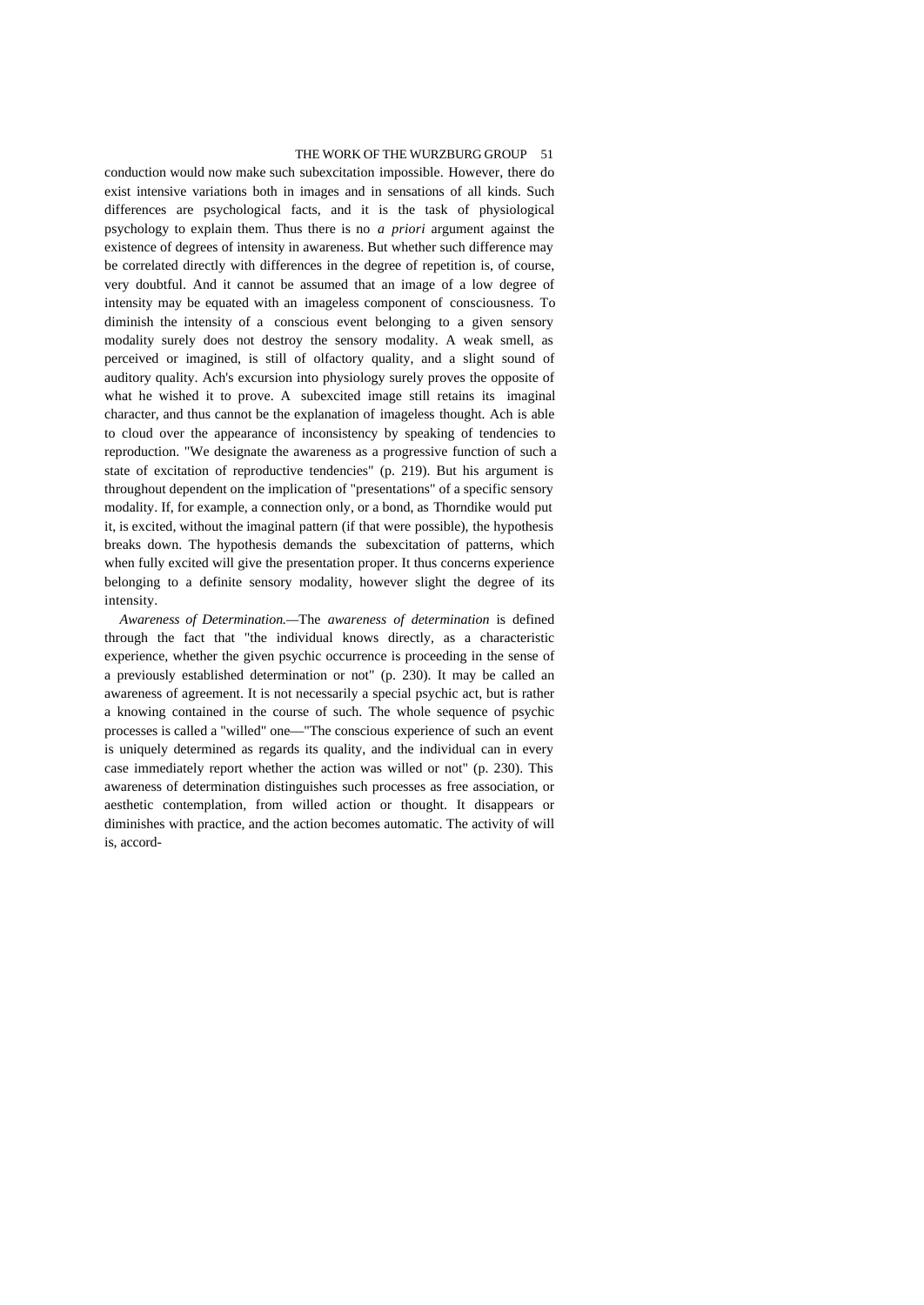ingly, immediately recognized while it is in progress by the characteristic awareness of determination (p. 232). A special form of it is given in the awareness of a tendency. A tendency is designated on the subject's part by such words as a search, an urge, and so on. One subject spoke of a peculiar urge, which was designated as a need for something to happen; there followed the visual image of the digit that was intended. The awareness of tendency is transitional to the events already discussed. I may feel the urge to lift my hand, either with or without doing so. The first case would correspond to the awareness of determination, the second to that of tendency. When the urge is present without the action, I may, then, experience the "awareness of tendency". Like other awarenesses, that of tendency is of course impalpable, imageless. Nevertheless, when the subject is asked he can say exactly what it is that he should or should not do.

The awareness of determination proper is found whenever mental events are occurring under the influence of the determining tendencies  $26$ —"whether these arise from a purpose, a suggestion, a command, the ordering of a task, or an instruction". According to Ach, the awareness apparently differs in the several cases; in those occurring during "voluntary" actions, the "personality", the "ego", is more prominent (p. 234). This is apparently an echo from Külpe.

The second main form of awareness is that of relation, where the reference is backwards to a preceding content of consciousness (p. 235). "If, for example, we are set to receive a specified impression, and another comes, this manifests itself in consciousness by an awareness of surprise" (ibid.). Clearly such an event depends on both the momentary state of consciousness and on that which interrupts it. Hence comes the term "awareness of relation". Instead of surprise, there may be satisfaction if the later impression conforms with the previous determination, or there may be confusion, with an immediately appearing *knowing,* such as "I do not know what I ought to do". The awareness of meaning refers then to a coming event, that of relation to a past one; that of "determination" to the directive process which unifies a past event (acceptance of purpose) with a future one (conclusion of thought or action). The awareness of determination, with its subdivision of tendency, thus stands between those of meaning and relation. This awareness of relation Ach

 $26$  See the next chapter, on "The Mechanism of Thinking". Determining tendencies may be provisionally defined as directive influences in the thinking processes.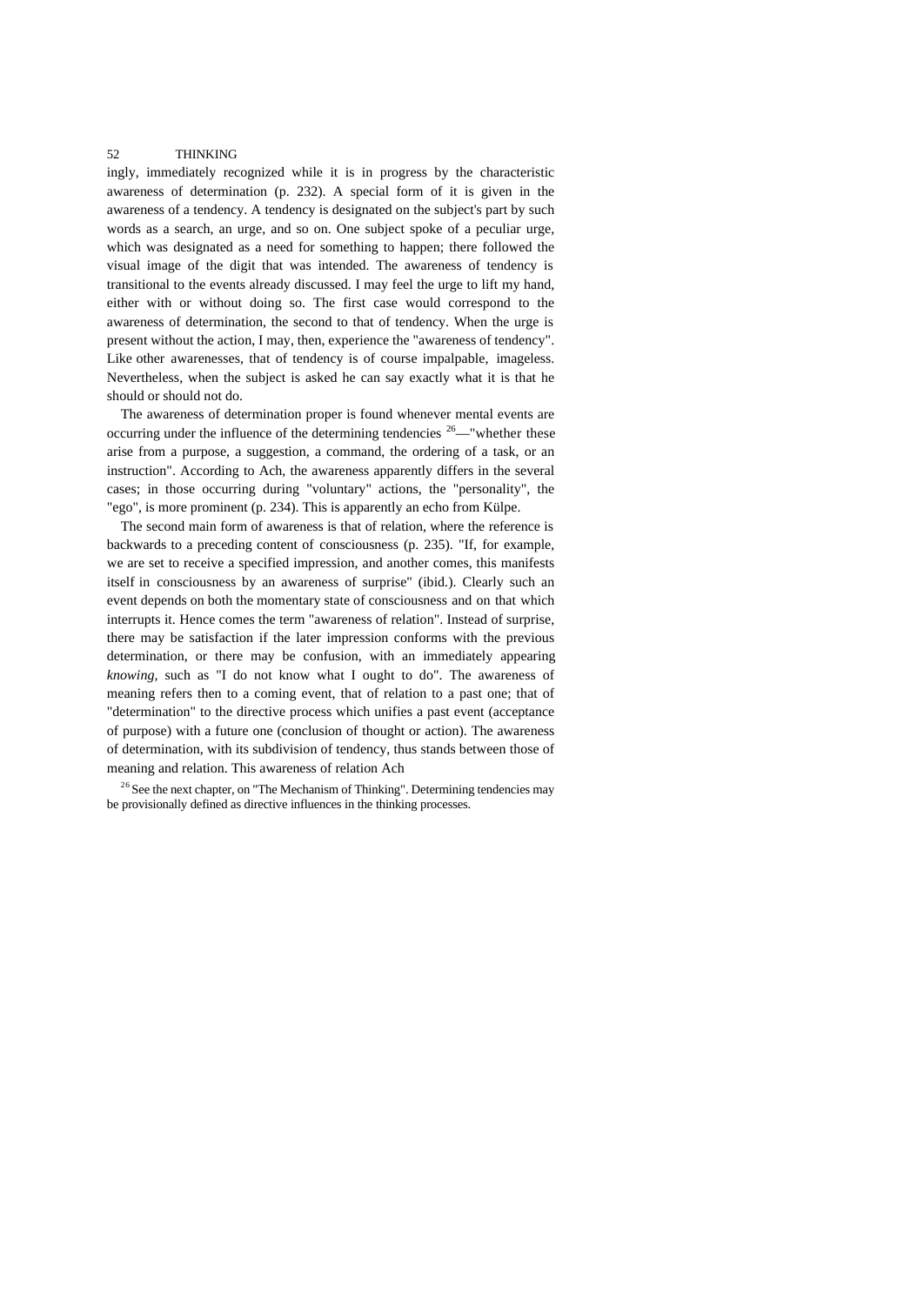identifies with the Bsl.<sup>27</sup> It may be accompanied by pleasant or unpleasant Affekt.

An excellent independent confirmation of Ach's experimentally derived hypothesis of "awareness" is to be found in the letters of the composer Mozart. The passage is worth quoting in its entirety.

"When I am," says Mozart, "as it were, completely myself, entirely alone and of good cheer—say travelling in a carriage or walking after a good meal, or during the night when I cannot sleep, it is on such occasions that my ideas flow best and most abundantly. When and how they come I know not; nor can I force them. Those ideas that please me I retain in memory, and am accustomed, as I have been told, to hum them to myself. If I continue in this way, it soon occurs to me how I may turn this or that morsel to good account, so as to make a good dish of it, that is to say agreeably to the rules of counterpoint, to the peculiarities of the various instruments, etc.

"All this fires my soul, and provided that I am not disturbed my subject enlarges itself and becomes methodized and defined, and the whole, though it be long, stands almost complete and finished in my mind, so that I can survey it, like a fine picture or a beautiful status— at a glance. Nor do I hear in my imagination the parts successively, but I hear them, as it were, all at once. What a delight this is, I cannot tell. All this inventing, this producing, takes place in a pleasing lively dream. Still the actual hearing of the *tout ensemble* is, after all, the best. What has been thus produced, I do not easily forget, and this is perhaps the best gift I have my divine maker to thank for. Everything is, as it were, already finished; and it rarely differs on paper from what it was in my imagination."<sup>28</sup>

Here, vividly described, is the "presence of an impalpably given knowing". For the *tout ensemble* of which the composer speaks must be a fundamentally imageless experience; the psychological process involved must be that which Ach calls *knowing,* even though Mozart describes it as hearing. There was clearly no time to hear the composition in an instant. In view of the criticisms raised by such writers as Wundt, who claimed that the complex mental events involved in thinking could not be remembered with sufficient accuracy for purposes of introspection, it is of interest to note that Mozart

<sup>27</sup> On the other hand, Ach quotes Marbe, in 1914, as claiming that "the *Bewusstheit* forms a part of the general realm of the Bsl.". Ach says that Marbe's claim is unjustified, because Marbe has explicitly excluded the *knowing* from consciousness, and the *knowing* is the distinguishing mark of the awareness. See Ach, *Analyse des Willens,* Berlin, 1935.

<sup>28</sup> Sitwell, 0.**,** *Life of Mozart,* London. Beethoven reports similar experiences.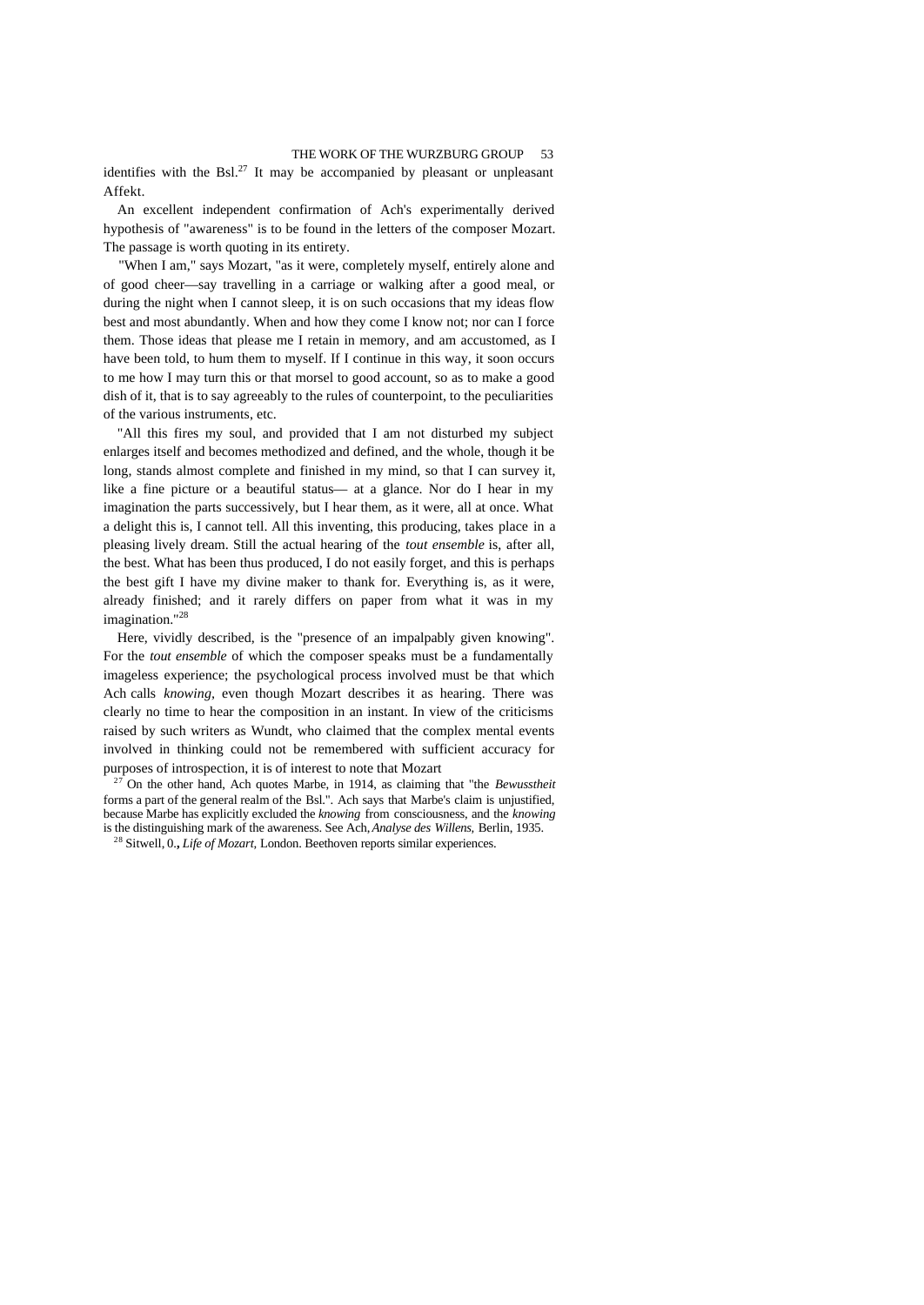claims that: "What has been thus produced, I do not easily forget. . . . Everything is, as it were, already finished, and it rarely differs on paper from what it was in my imagination." Considering what is known from other sources of the phenomenal musical memory possessed by Mozart, it is difficult to contradict the composer when he says that he was aware of the totality of his compositions "like a fine picture or a beautiful statue", and that he remembers later what he then experienced. The parallel is striking with the reports ofAch's subjects to whom was present "in a nutshell" a simultaneous, complex awareness of the stimulus of the reaction, of the relation between them, of the fact of the minimal time requirement, and of the approximate time when the stimulus was to appear.

Ach's awareness was a development of the Bsl. of preceding investigators; it assigned a function to the imageless processes of Marbe, and of Mayer and Orth, namely the function of *knowing.* The theory of this imageless-knowing process was still further developed by Bühler into the hypothesis that it *is* essentially the articulated thinking process. The discussion passes therefore to Buhler's work.

Before, however, leaving Ach, there are certain minor criticisms which should here be noted. First of all, there is the important question of scientific controls to which reference has already been made. This point will be raised in detail in the next chapter, when we come to consider the mechanism of thinking, and also in the succeeding chapter, which deals with the general criticism that has been directed against the method of the Wurzburg school. Here it is sufficient to say that, judged by modern experimental standards, Ach's work is technically deficient, as is that of his predecessors at Würzburg. Nevertheless, and in spite of other technical flaws which can easily be demonstrated in the work of Ach, of Marbe, and of Mayer and Orth, these men seem to the writer to have proved their point on the question of the existence of imageless components of thinking.

There are minor inconsistencies to be noted. It is, for example, hard to find Ach's opinion as to whether the awareness is a psychic *act* or not in the terms of the act-content psychology. In one context he says that the imageless knowing is contained in the course of such an act (p. 230), in another context the awareness is equated with the act (p. 213). Whether it is meant that the awareness of determination, of which he is speaking in the first context, is contained in the course of a psychic act, while that of meaning is such an act, it is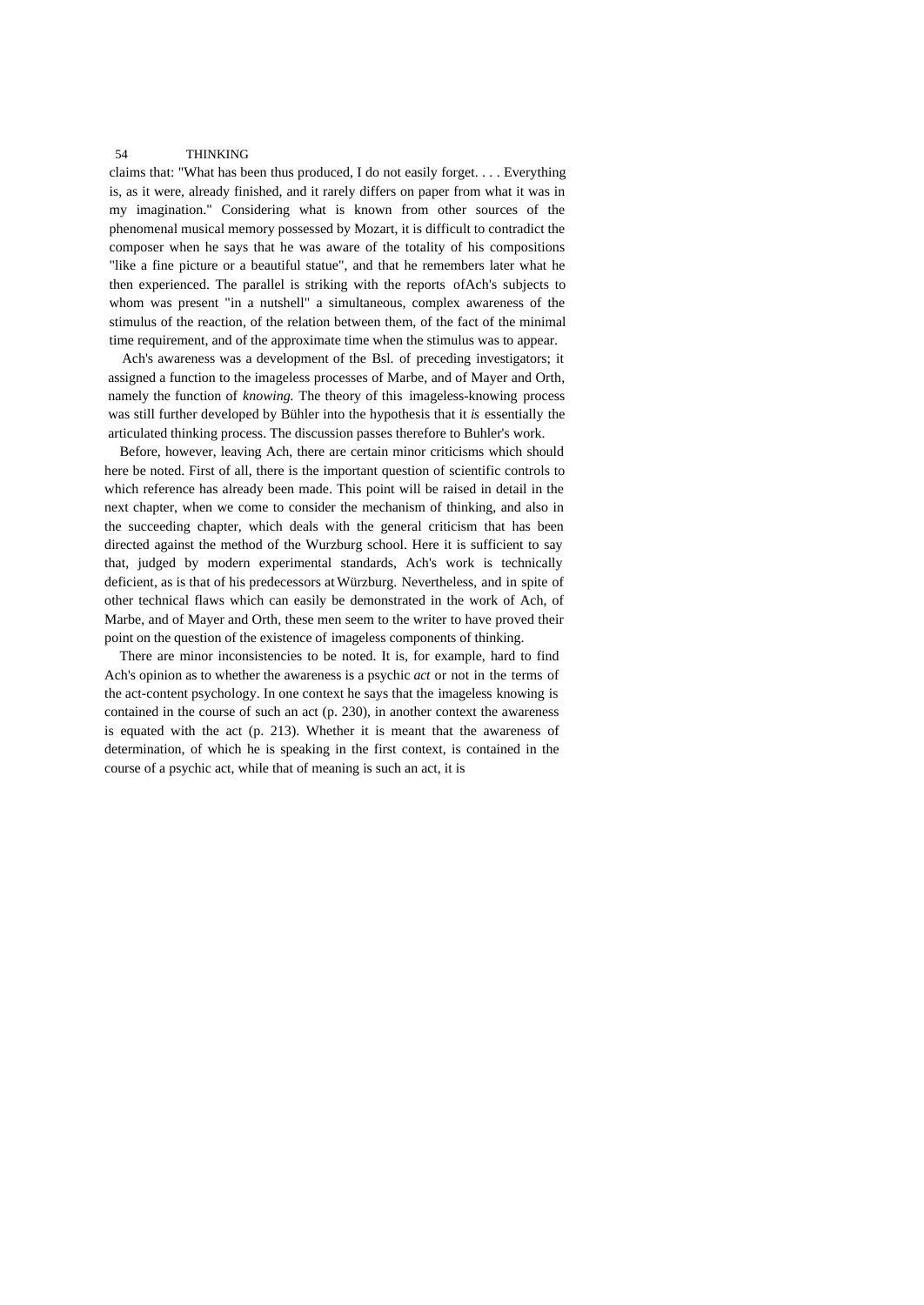hard to say. And if so, difficult questions are involved as to the reason for this distinction. Again, it has been seen that Ach's physiological theory is probably untenable; but if psychologists are to be judged by their physiological theories, there are few, at least of Ach's generation, who would escape condemnation. Generations of physiological theorizing have taught psychologists to say as little as possible about the brain in their discussions of thinking. Again, there is some difficulty in deciding whether all awarenesses or only those of meaning have a palpable sign. In the footnote on p. 238 we are told that the sign is always present; though it is apparently not mentioned explicitly except in the account of the awareness of meaning. Further, the definition of the awareness on the same page contains no reference to it. Nor do the experimental results give data that would enable the point to be decided. This is a more serious omission, for on the point hangs the answer to the question as to whether Ach's experiments tend to the conclusion that thinking contains imageless *components,* or whether thinking may be entirely free from imaginal components. But these problems are raised only because Ach's work made it possible to raise them. They shrink into insignificance beside the massive solidity of his actual achievement. In spite of methodological errors, in spite of gaps in the presentation, the evidence which Ach has painstakingly amassed has placed the burden of proof squarely on the shoulders of those who maintain that the material of thought is of an exclusively sensory quality. There had been before this time theorists who had maintained the existence of imageless thought-processes. Ach gave overwhelming experimental confirmation of the fact that such processes do exist, in the form of the impalpable awareness or *knowing.* Bühler's work, next to be considered, did no more than complete the picture.

*Imageless Thoughts.—*A year later (1907) Bühler published a paper with the title "Facts and Problems in Relation to a Psychology of the Thought Processes. 1. On Thoughts."<sup>29</sup> The problem he proposes to investigate is by far the most ambitious of all. It is no less than the fundamental question—What happens when people think?

One feels in Buhler a certain scorn of those who had gone before. Here, he says, we have the immensely complex act of thinking. It has been investigated how? By inverting weights, singing tones, by "demonstrating the well-known mortality of Caius, by solving the problem 3 x 8" (p. 301). The real thought processes, he says, have

<sup>29</sup> *Tatsachen und Probleme zu einer Psychologie der Denkvorgange. 1. Ueber Gedanken.*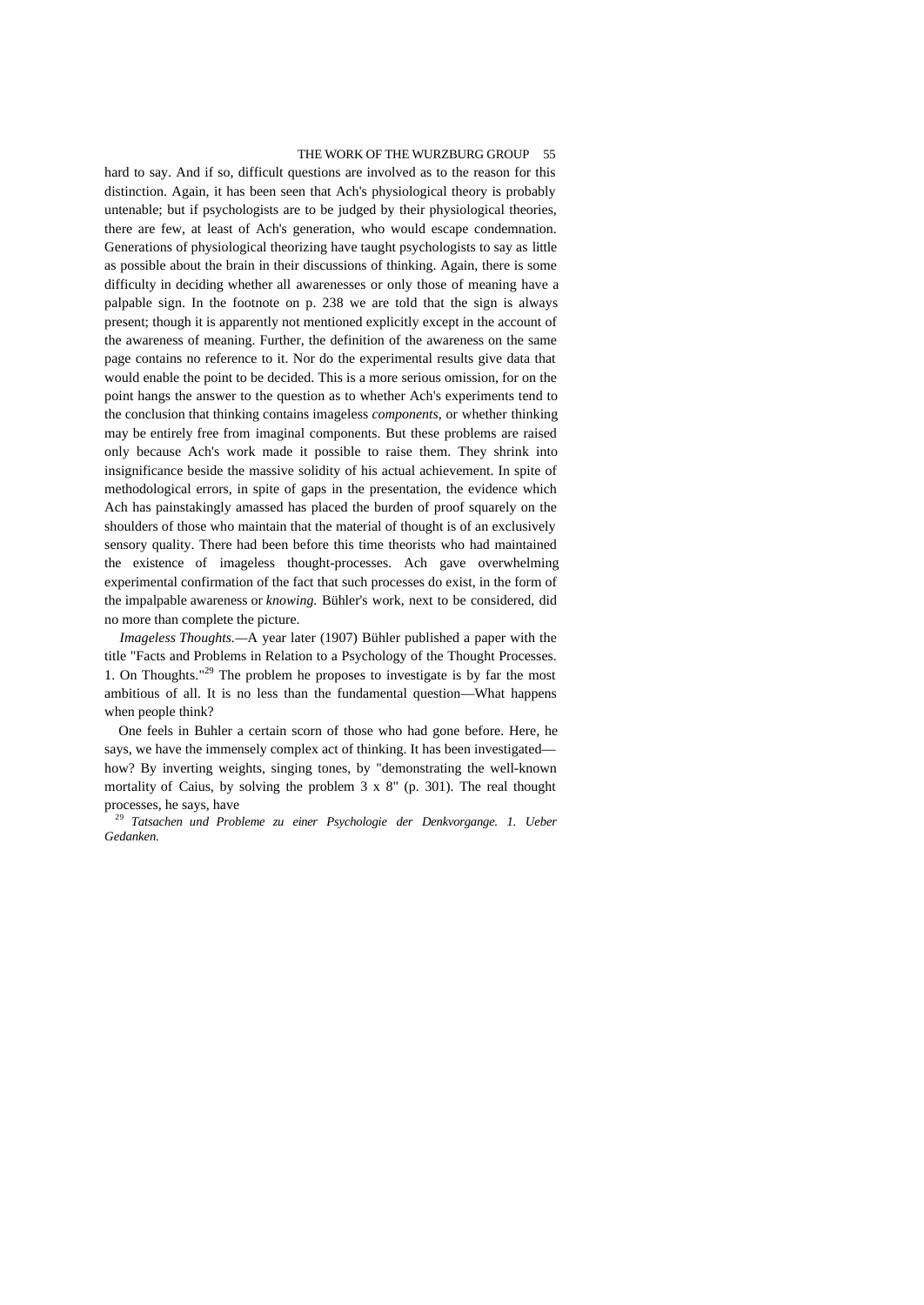here been mechanized by repetition and have become unconscious. In order to investigate thought, we must investigate thought, not these elementary activities. Take a good aphorism from Nietzsche, such as "I explain to you your virtues from those of the future". I will guarantee that you think. Marbe was prejudiced by his preoccupation with Judgment. Messer had decided that he would find Ideas, Judgments, and Conclusions, and wished to examine these psychologically. For him, therefore, the question is already prejudged. But who knows whether psychological investigation will reveal these elements, or whether they are psychologically important? (p. 303). The true question for a psychologist is: "What is our actual experience when we think?"<sup>30</sup>

Seven subjects were used. The reports of two only were utilized, and those the most distinguished, namely Külpe and Dürr. For this is to be an investigation of thinking in its highest form. If these men cannot think, who can? A statement or question was put, always answerable by Yes or No. The subject was to answer, and then give the fullest possible report of his experience. Timing was done with a stop-watch. A selection of the questions follows, taken, all but the last, from his sample collection (p. 304):

When Eucken speaks of a world-historical *(welt-geschichtlichen)* apperception, do you know what he means? Was the theorem of Pythagoras known in the Middle Ages? Can you get to Berlin from here in seven hours? Was Eucken right when he said: Even the limits of knowledge could not come to consciousness, unless Man somehow or other transcended them?

Do you consider the detailed presentation of Fichte's psychology a fruitful task?

Can you complete the sentence: The law of association states in its simplest form  $\ldots$  ?

Can we with our thought comprehend the nature of thought? Can the atomic theory of physics ever be proved untrue by any discoveries?

Does monism really mean the negation of personality? The smaller the woman's foot, the larger the bill for the shoes? The first ten of these belonged to a group designed especially to throw light on the activity of knowing, and suggested by Ach's work (p. 310). The experimenter must adopt the most intimate and sympa-

<sup>30</sup> According to the definitions adopted in this book the problem-situations used in some of the earlier Würzburg work were certainly marginal.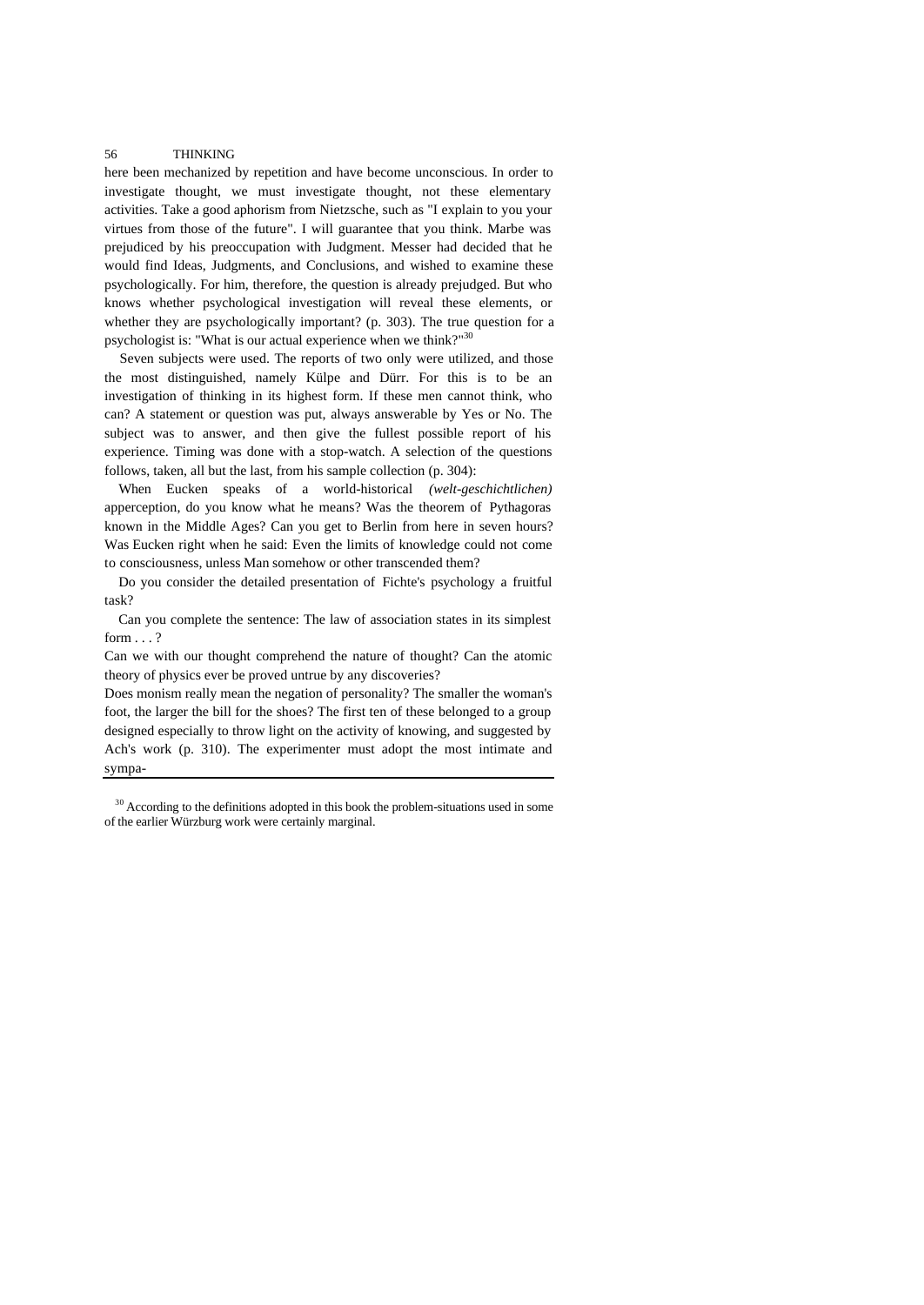thetic attitude towards the subject and his mental processes. The questions must be adapted to the interests and abilities of the subject.

On examining the protocols, many problems emerge. We must neglect them, and answer the problem: What are our experiences when we think, considered purely as modifications of consciousness and apart from their context? I.e. *"What are the constituent parts* [elements, *Bestandstücke} of our thought experiences?"*

The most obvious feature in the subject's reports, says Buhler, consists in sensory presentations of various modalities—auditory, kinaesthetic, and so on. Then come feelings. Then the peculiar stretches of consciousness described as doubt, astonishment, recollection, expectation, for which one can retain as a provisional designation the term *Bewusstseinslage* coined by Marbe. "It is exactly a consciousness of the process of thought, and particularly of the turning-points of this process in experience itself" (p. 315).

But this is not all. "The most important bits of experience arc something that, in all the categories through which these formations can be defined, are not touched at all (I neglect for the time being the Bsl., whose position is peculiar). Something which before all shows no sensory quality, no sensory intensity. Something of which we may rightly predicate degree of clearness, degree of certainty, a vividness by means of which it arouses our psychic interest; which, however, in its content is quite differently determined from everything that is ultimately reducible to sensations; something for which it would be nonsense to try to determine whether it possessed a greater or less intensity, or even into what sensory qualities it could be resolved. These entities  $31$  are what the subjects, using Ach's term, have designated as awarenesses, or sometimes as knowing, or simply as 'the consciousness that', but most frequently and correctly as 'thoughts'. Thought, that is also the term proposed by Binet. We shall retain it as the most natural and the most suitable" (pp. 315-16)

The question now narrows itself to the following part questions: how does the function of carrying thought-content distribute itself between images and thoughts? and, secondly, what is the mutual relation of these two? The first problem is easily solved. "A glance at the protocols will tell us: anything so fragmentary, so sporadic, so thoroughly at the mercy of chance when it enters consciousness as the images in our thought experiences, cannot be regarded as the carrier of the close-fitting and continuous thought-content. . . . The thoughts <sup>31</sup> *Stücke.* Titchener translates "items".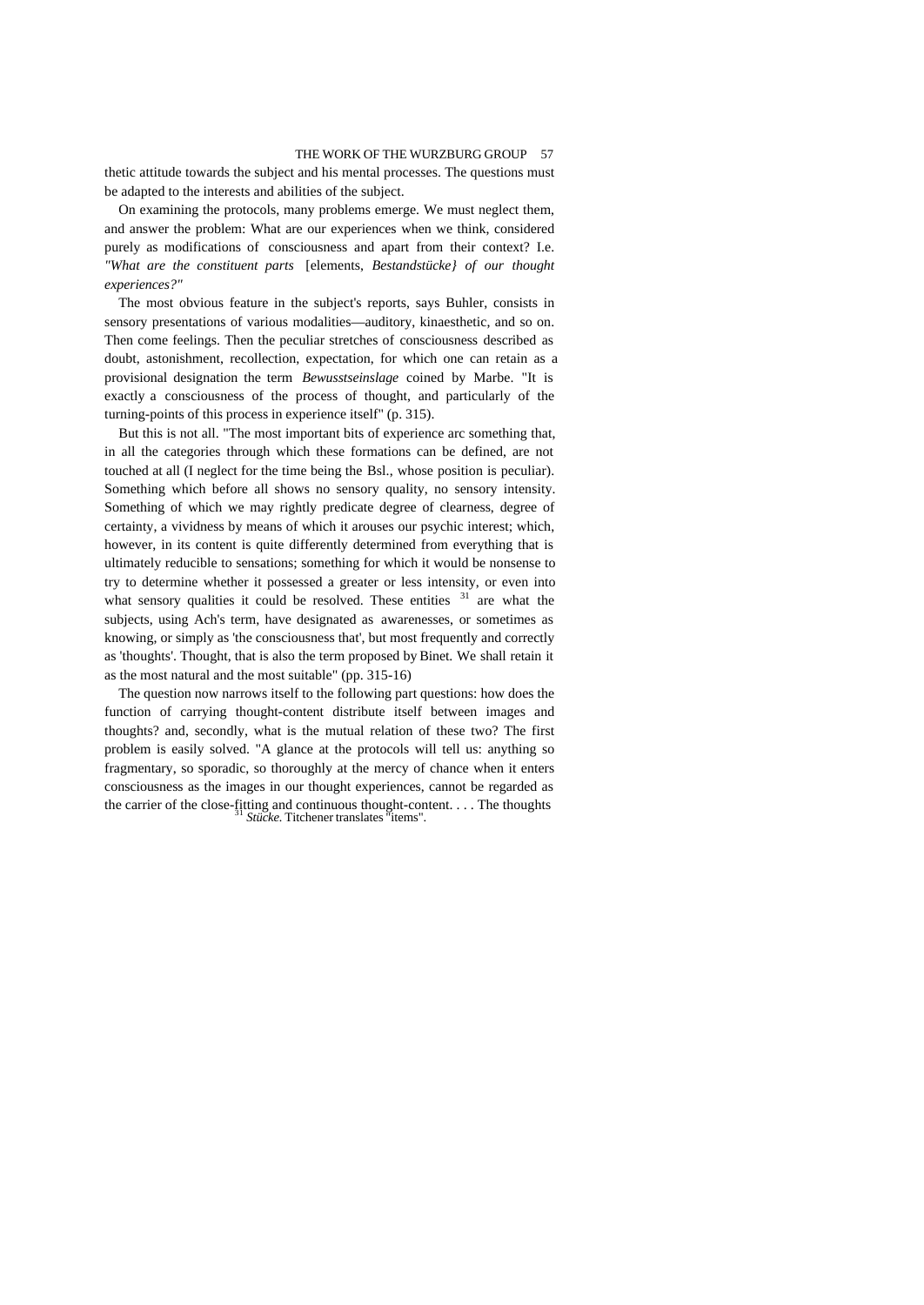alone can be regarded as the real constituent parts of our thought-experiences" (p. 317).

That is to say, our thinking consists essentially of a specific conscious process which must be considered to constitute a fresh mental category. It is neither sensation nor feeling nor image, and may, in fact, exist without any trace of imagery. It has its own articulations, not those of logic. It definitely has reference to some object, namely that concerning which we are thinking. Two reports follow, illustrating the imageless nature of such thought.

(Durr) "Is this correct: The future is just as much a condition of the present as of the past'?" Answer: "No." (10 sees.) "First I thought: that sounds like something correct (without words). Then I made the attempt to represent it to myself. The thought came to me: Men are determined by thoughts of the future. Then, however, immediately the thought: *that the thought of the future should not be confounded with the future itself; that such confusions, however, constitute a frequent dodge in philosophical thought. (Of words or images there was throughout no trace.) Thereupon the answer: No."*

Another protocol (Külpe). (Do you understand?) "When you think of purpose you must also think of chance and folly?" . . . "Yes." (11.5 sees.) "It was difficult and strange *(ungelaufig)* for me to bring purpose into contrast with the two others. That is to say, the thought darkly emerged, that the two others must be presupposed by purpose, in the same way as not-A is by A. Folly I succeeded, without more ado, in bringing into this scheme; with chance I did not succeed. Then I had the thought, *how, with Darwin, chance is considered as an explanation of purpose. (There were no images, not a trace of the word Darwin, this is the first time I have spoken the word. It was an immediate, quite clear Knowledge* (knowing).) Then I said with a measure of uncertainty for the second part: Yes. The task has a strong echo, it has not left me yet, because I am not yet finished with it." (pp. 318,319. Bühler's italics.)

Such a thought is not the sum of a number of images. It is a true, unanalysable unity. Nor is it associated images which have not come into consciousness but are potentially capable of doing so. This latter is Wundt's view. The view is untenable, says Buhler, because thought is a fact, not a possibility nor a potentiality. In short, the thought of something is once again an irreducible fact of experience.

If we carry down to its lowest legitimate terms an analysis of what we experience while thinking, we come ultimately to the thought as thus understood. "We designate as thoughts the ultimate units of our thinking experiences" (pp. 324-9). The unit is such that it contains only dependent parts, not independent ones. That is to say, further analysis would destroy the essential properties of that which is being analysed—the thought experience.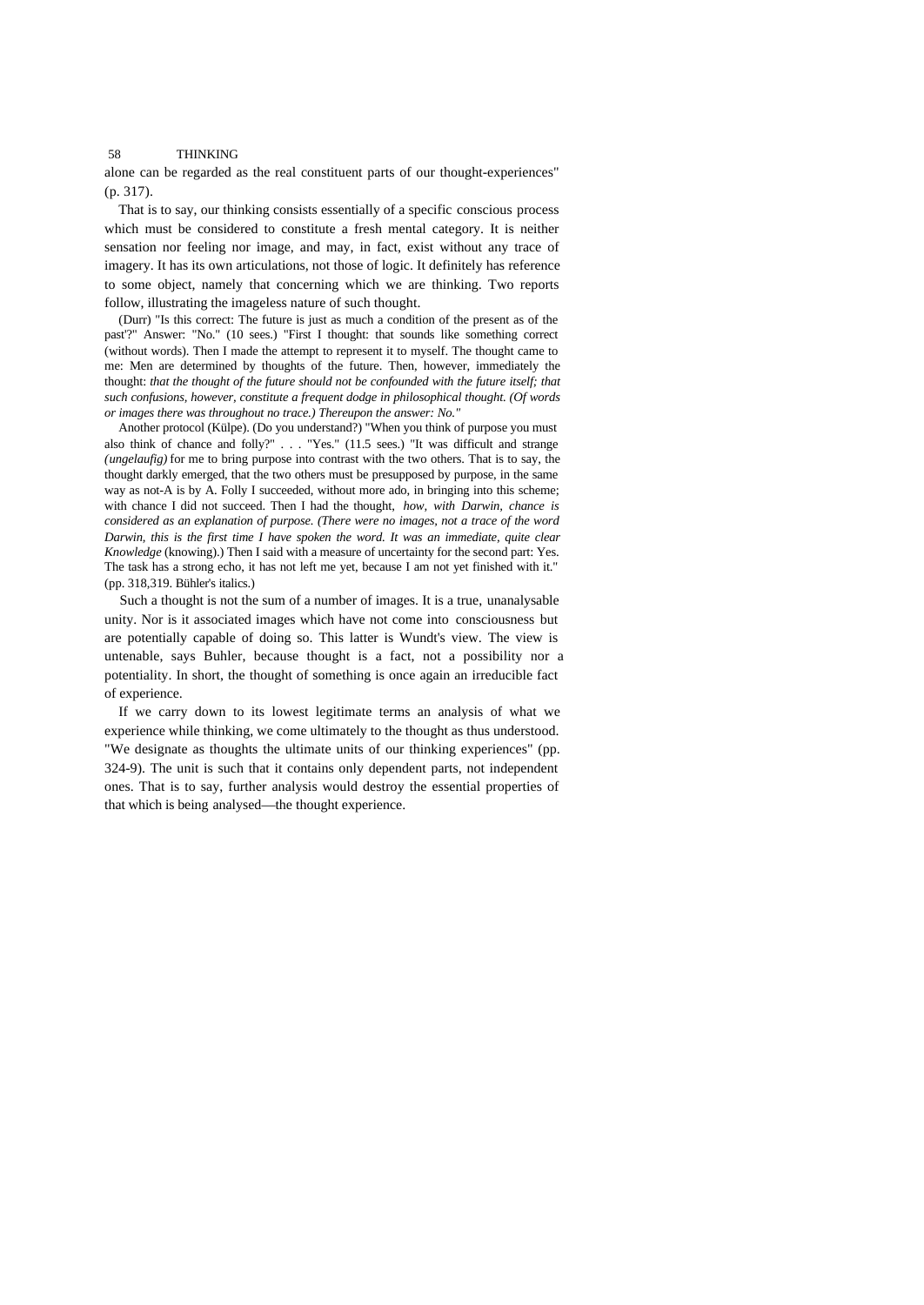Although the thought is a unit, yet it is not entirely homogeneous. By various means one may distinguish within it different features or "moments", which are then not independent parts but dependent items. Thus of the thought expressed by the words "perseverance is a daughter of strength, stubbornness a daughter of weakness, that is, of weakness of understanding", a subject remembered "there were two virtues, concerning which a contrasting statement was made". Here the two virtues, and the contrast between them, are distinguishable as different features or "moments" of the original thought, and so on (p. 333). The moments are embraced in a single thought-experience.

*Types of Thought.—*It is possible to give a rough classification of these thought-elements. A very frequent type of thought-experience is what may be termed "consciousness of a rule" *(Regelbewusstsein).*

Thus to the question "Can the atomic theory of physics ever be shown to be untenable by any discoveries?" Dürr answered "Yes", after nine seconds. As part of the report appeared the statement "there was contained [i.e. in the mental processes involved] a knowledge of how such questions are solved". To another problem his answer contained the statement: "I knew that such questions cannot be decided by reflection." Here the subject was conscious of a rule that was of general validity. One knows not only that one can solve the particular problem, together with the method of solution, but also the general principle involved. The "consciousness of a rule" is very easily remembered. It is one of the most frequently encountered types of thinking. It is not simply thinking about a rule. Rather it is thinking of a rule or *in the form of a* rule. Definite facts *(Gegenstande,* objects), which the logician designates as laws, are "adequately thought" (pp. 339-40). Such "thinking a rule" is of great importance in scientific thought. It is found, for example, when we prove a mathematical proposition or when we employ a mathematical function. An example of the latter is given when we think of decrease with the square of the distance. Here we "think the function", without reference to any particular quantity. Another frequent instance of the "consciousness of a rule" is to be found in the grammatical rules which come to consciousness when we are uncertain concerning our speech.

A second type of thought is characterized by the presence of the *consciousness of relation.* Such a relation may exist either between our thoughts or within a single thought as one of its moments. For example, a subject may say "it was a question of an alternative". Or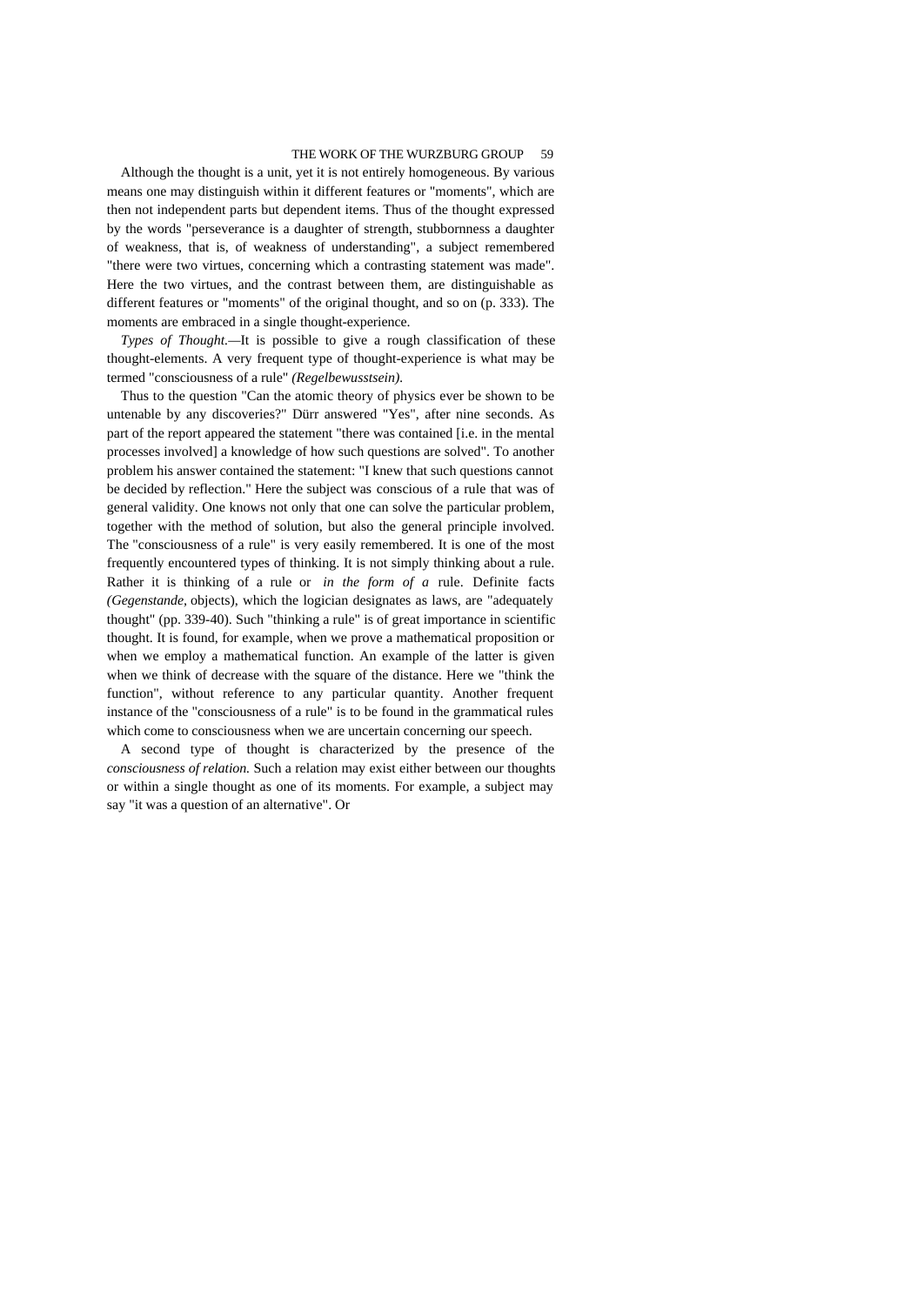"the thought contained 'a consequence' " or "an opposition", and so on. In specific cases it is often difficult to decide whether the relation forms a "moment" of a single thought, or whether it is a connecting-link between two thoughts. It is such *known* relations between thoughts that give continuity to the whole ramified experience of thinking. As in the case of the consciousness of rule, the relation is not simply meant but experienced.

Lastly, there is the type which Bühler calls "Intentions", where the act of meaning, rather than what is meant, is in the foreground. Thus a subject may make a rapid survey over a whole branch of knowledge. For instance, Külpe stated: "The picture *(Schilderung)* of the pre-Socratic philosophy, its relation to Socrates, how Plato fought against it, all this seemed to be included in the thought. . . . The thought did not come to formulation; in fact, I simply *thought* it." The same subject reported on another occasion: "I thought of the ancient scepticism (the word scepticism spoken internally); this included a great deal; the whole development in three phases was formally present".

The consciousness of rule, the consciousness of relation, and the intention have been termed types of thought. It would be more strictly true to call them "moments" or features of thought, which, by their greater or less prominence, give the thought a distinctive character. It is not asserted that they form the only types of thought or thought-moments. Nor can we say whether every thought contains them all. Every thought must, however, include an intention, and must refer to something meant.

The question now arises: how does this "something meant" appear in consciousness? The conventional answer is "by means of images". There are, indeed, instances where this occurs, but they are not the most important. There are, says Bühler, thoughts in which the object of thought is clearly defined in consciousness without any image, or even without any consciousness of rule or of relation. Subjects reporting these thoughts at first refer them to slight sensory elements, sensations of tension in the brow or the breast, and so on. Finally, however, they see that these sensations have nothing to do with the thoughts. We must conclude that thinking may contain an imageless modification of consciousness corresponding to the meaning of the thought. Whatever the meaning, it may appear in experience without an image. We may, in fact, "think" an object in the external world or an inference involving physical objects directly, without any "mental" intermediary. As Külpe said: "It struck me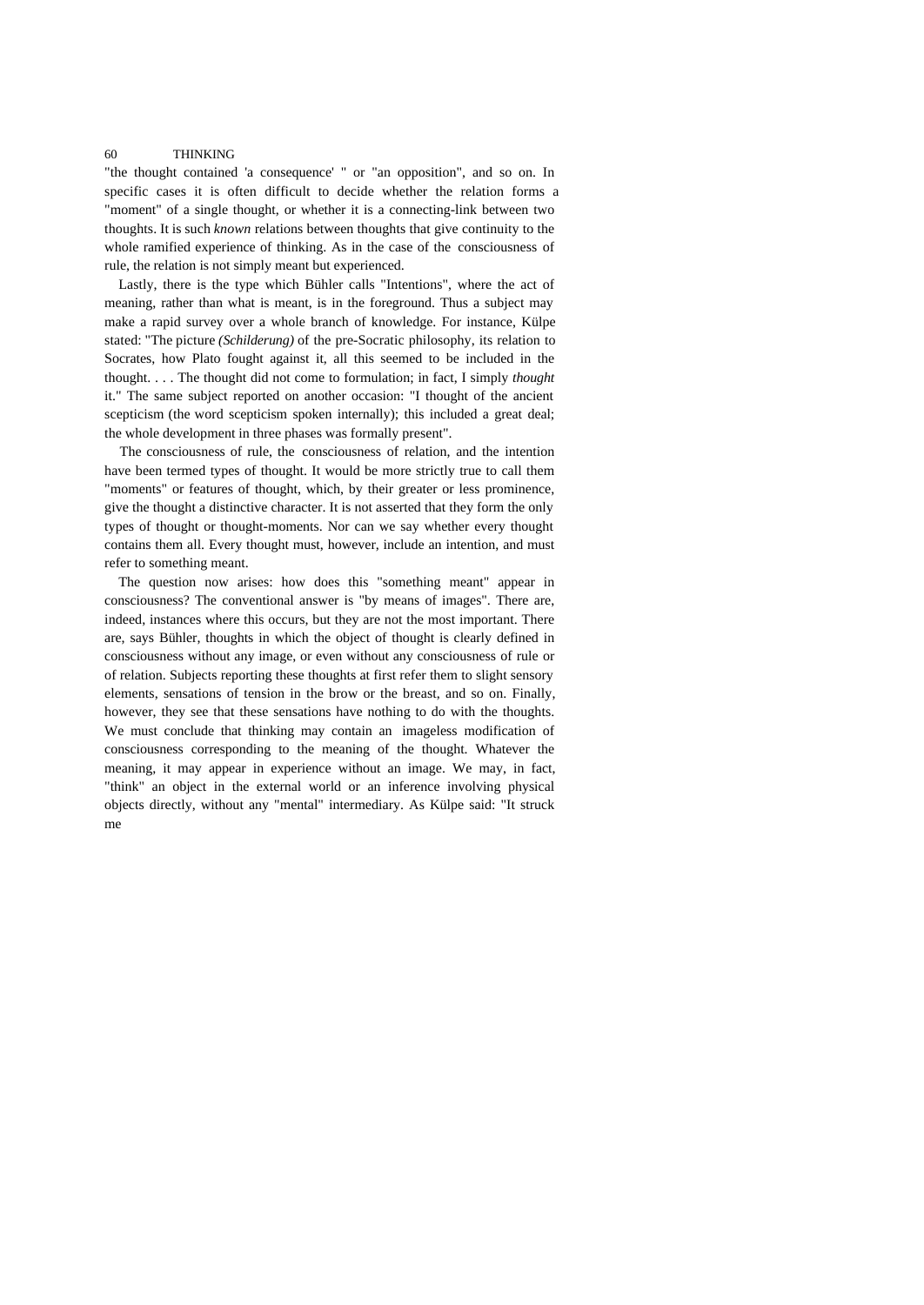that one could think of the objects of the external world such as material bodies ... in immediate fashion without having to form images of them."<sup>32</sup> This was of course the final rejection of presentationism, the fashionable hypothesis of the day, according to which one experiences not the world direct but the presentations engendered by it, or their reproductions. It is akin to the belief termed the " ideo-motor" theory, and more specifically the belief that an "idea" had to precede speech. Bühler's later argument in this paper seems to a modern reader to present unnecessary complications. But the point that the meaning must have its effect on the conscious experience of thinking but need not be represented imaginally turned out to be of considerable importance. This will appear especially when Titchener's criticism is considered.

Bilhier published two more papers which complete the picture. The first, to which reference has already been made, deals with the intermediate conscious processes between thoughts, which consist of *"knowing"',* or *Wissen,* and which need not attain the dignity of thoughts. These processes may better be described as "known relations". The relations in question are between one thought and another, not between the meanings of the thoughts. They may be relations between thoughts and the *Aufgabe* or task. (See next chapter.) They serve to guarantee the unity of the thought process, thus giving it its teleological character, its direction towards an end. The "thread of the thought-process is the sum total of such intercalary processes. When they are absent we say we have lost the thread" (Bühler, 1908).

The third paper deals with the memory of thoughts. Here Bühler attempts to corroborate the independence of thoughts and their sensory accompaniment by demonstrating that thoughts and sensory processes do not follow the same laws. It is common knowledge that it is much easier to learn the sense of a passage of prose or poetry than to learn the exact words. The latter, says Bülher (and Külpe), is achieved by the association of sensory material. The former is an entirely different process. The difference is shown in a neat experiment where phrases were paired. Two of these pairs were:

> Increase of population in modern times: The future struggle between races. and

Homer and the Bible; The unity of the human species.

<sup>32</sup> Quoted by Klein, 1938, pp. 368-9.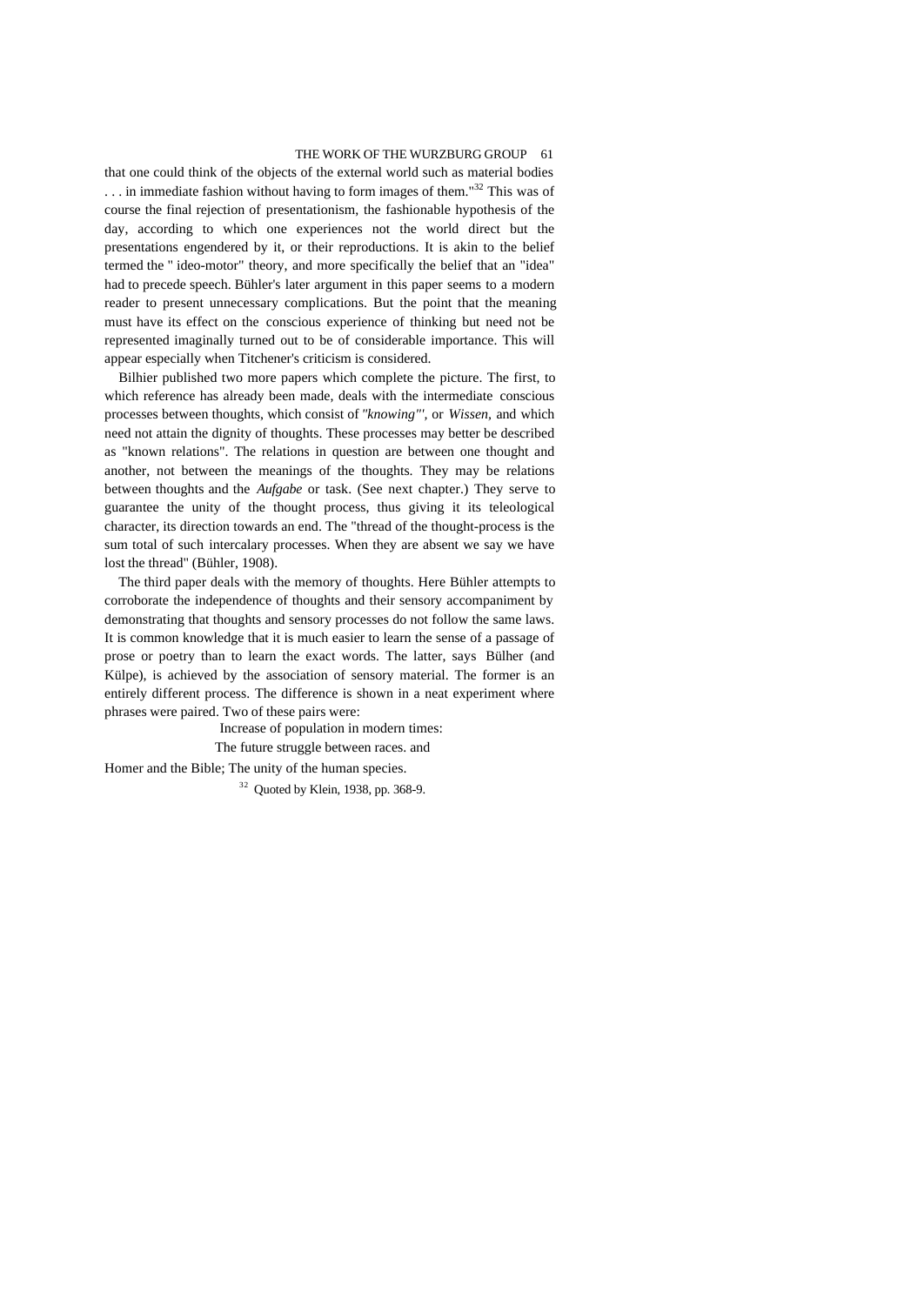The instructions were to establish a connection in thought between the members of each pair. Twenty such pairs were read, after which the first member of each pair was given with the request that the subject should add the second. The average number of successes was between seventeen and eighteen, a far greater number than could be attained if nonsense syllables were used in the place of the phrases. The thought-connection between the two phrases is clearly a different thing from the association between sensory material, says Buhler. Occasionally a series of twenty pairs can be reproduced without error even on the next day. Sometimes the words are altered by the subject, showing once more that we have here not the sheer play of sensory association (Külpe). Thoughts are, in fact, to some extent independent of the particular verbal form in which they are cast. This was further demonstrated by reading a list of statements, some of them in the form of proverbs. Twenty such statements were given. Examples are:

When the calf is stolen, the farmer repairs the stall. Where the fox has his store, he does not rob. While the total series of twenty statements was being read, the subject was in ignorance of what was to follow. A further series was then read, with the instruction to say whether there had been anything in the first series like the statement now being read in the second, and to say how it was expressed. Examples of this second series are: Even mice bite dead cats. A clever thief keeps his nest clean. A doctor and a peasant know more than a doctor alone. Where there are doves, doves come.

One looks to the cask when the wine escapes into the cellar. The subject could indicate with great certainty the corresponding sentence in the previous series. He might alter the words while retaining the sense. "Jokers" were inserted in both series; that is to say, sentences with no corresponding sentence in the other series. When the subject came to these, no memory was aroused. This recognition, not of the words but of the thought, was again surprisingly easy—too easy, says Bühler, for the mental processes involved were too much abbreviated to be properly observed.

Other experiments were made with proverbs, of which from fourteen to thirty were read to the subject. An example is: "Work has bitter roots, sweet fruits." After the whole series was read, single words from the proverbs were given, with the request to complete the proverb. A series of twenty to twenty-four proverbs took an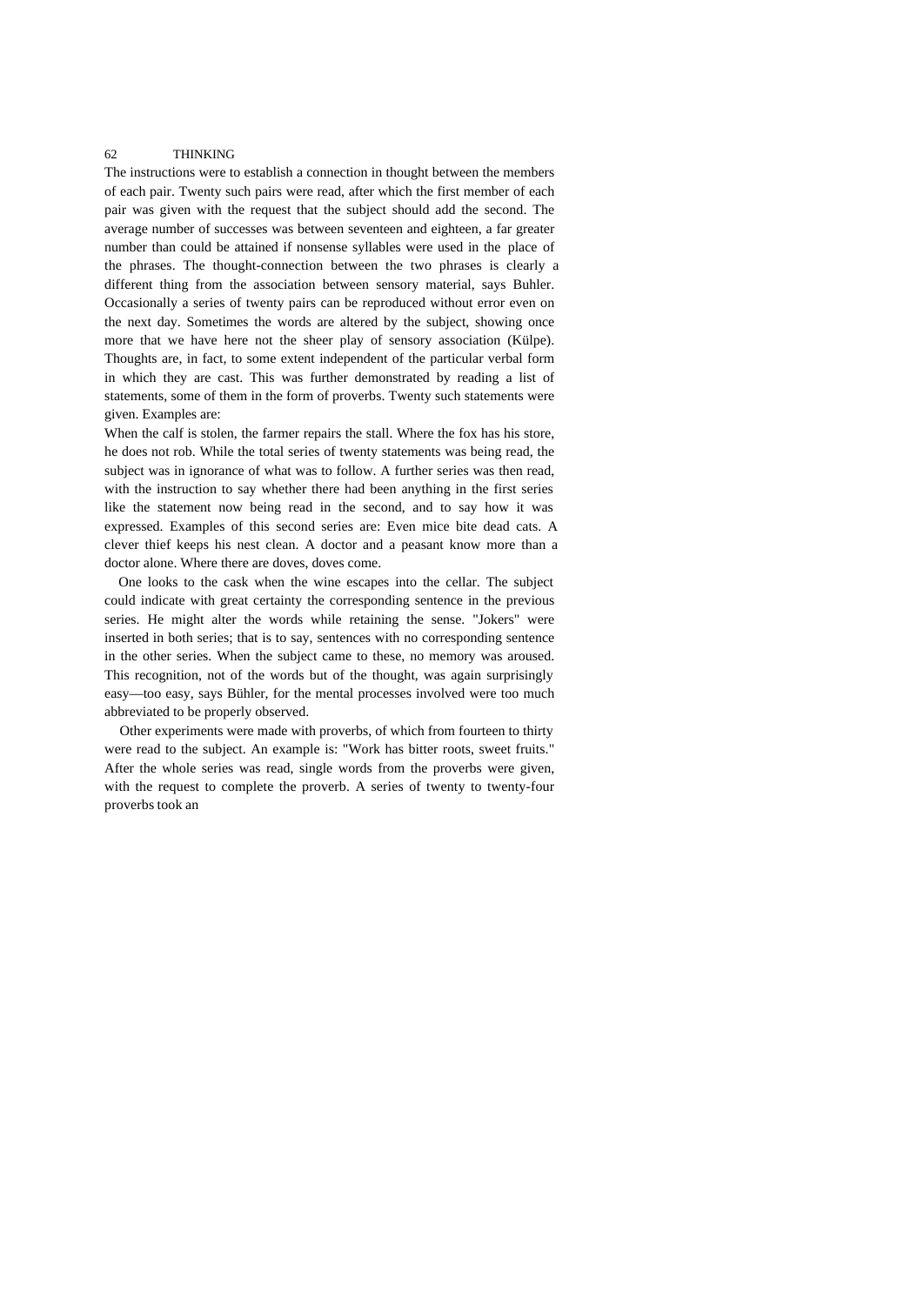hour, together with the resulting introspections. The whole proverb was in most cases given at once, though sometimes it was necessary to add a second word to aid memory. DUrr completed twenty-seven out of a series of thirty proverbs!

Thus, once again, writes Bühler, the thought is independent of its sensory accompaniment. It is remembered in a way impossible for sheer sensory material. He remarks that for such thought-reproduction to take place, it is necessary to make the subject *think.* Had the sentence been of the nature of: "The table is an article of furniture", etc., where no thought is necessary, when the single words "table" and so on were repeated, the subjects would "either have forgotten nine-tenths of the sentences or else remembered them by some memory system". The proverbs make them think, if only to a slight extent, and the thought is remembered where sheer sensory material would be forgotten (Bühler, 1908a).

### *Summary of Experimental Results on Imageless Thought*

This completes the survey of the Wurzburg experiments on imageless thought. Beginning with the negative observation that there are processes that refused to be forced into a sensationalistic scheme, we find Messer claiming somewhat prematurely that these processes are "thoughts" of an unformulated type. Ach claimed, on the other hand, to have discovered a kind of conscious event of which the previously observed imageless states form a subdivision. By characterizing what he had discovered as a *knowing (Wissen),* Ach had, therefore, at the same time added a positive attribute to the hitherto negatively defined "conscious state". Or, stated the other way round, Ach had added a positive characteristic which was the class mark of a more inclusive division. With Bühler, the original Bsl. has almost dropped out, and indeed one feels that for consistency's sake Bühler would have done better to leave it out altogether. He speaks of it early in his first paper as occupying a peculiar position, and does not appear to mention it for the rest of his hundred and sixty pages. For him, the positive attribute added by Ach, namely the aspect of awareness, has become a characteristic of something contained in the only real thinking activity, namely the thought-element. At the same time the thought-element retains the aspect of impalpableness, of imagelessness, which so much struck the earlier workers in their observations of simpler processes. This supersession of the original, negative, idea of the *Bewusstseinslage* was clearly seen, some years after Bühler's papers, by Külpe, who, in a passage already quoted,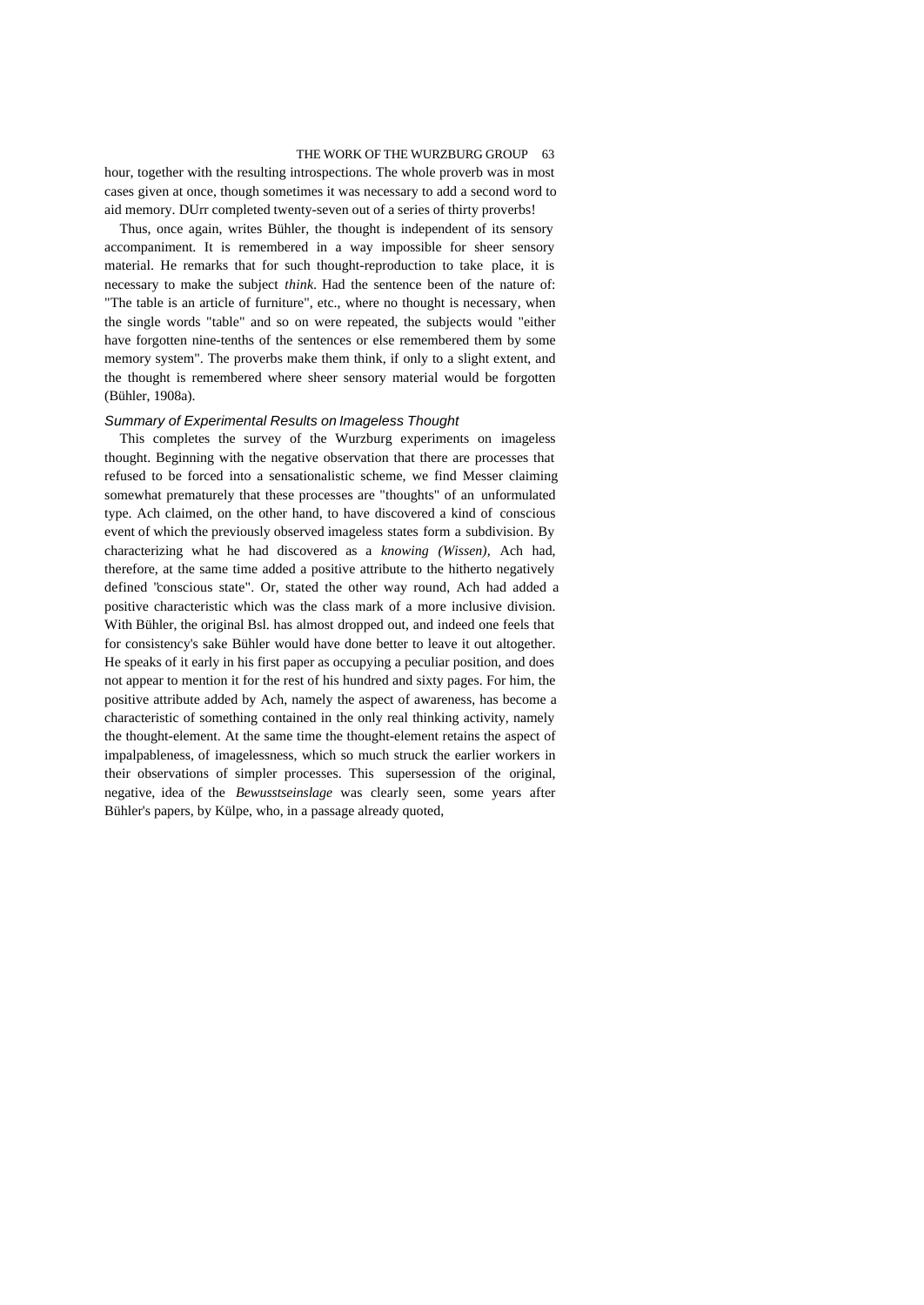speaks of the *Bewusstseinslage* as "the new idea, compelled by the observation of the facts, making possible a circumlocution rather than a description; it also was inadequate",<sup>33</sup> and had to be supplemented with the idea of *knowing,* before thought could be properly described.

# APPENDIX

# Bühler on Act and Content in Thinking

Bühler acknowledges his debt to Külpe in the development of his theory. It is indeed difficult fully to understand the text without references to Külpe's work. See, e.g., Külpe, 1922, especially the last lecture, and Chapter II, paragraph 13. I find myself compelled to differ from Titchener (p. 145) who quotes Bühler as saying "knowledge (Wissen) is a new manifold of modifications of our consciousness" (Bühler, p. 361), and adds "covering the variety of thoughts as the general term sensation covers the variety of sensations". I am obliged to believe that Titchener failed to see the point of Bühler's questions: "Fragen wir uns nun, wie die Bewusstseinsmodifi-kationen, die in unseren unanschaulichen Wasbestimmtheiten des Meinens vorliegen, funktionell zu bezeichnen sind ? Wie werden wir dasjenige nen-nen, was sich zu ihnen eben so verhalt wie etwa 'das Empfinden' zu 'den Empfindungen ?" I translate literally, "Do we ask ourselves now how the modifications of consciousness, which are at hand in our imageless, qualitative determinations of meaning, are to be functionally described ? How shall we name that which is related to them as, for example, 'the act of sensing', is related to 'the sensations'?" This must mean, in the Külpe-Stumpf terminology, that we are to look not for a general term but for a function or a functional aspect. The point is made clear by Külpe in a passage where he is warning his lecture audience not to assume, from the existence of such wordpairs as "Empfinden" and "die Empfindung", that in every case there is a psychic function and a content corresponding to two words of a pair. "Although, for example," he says, "to sense, to image (ideate), to think, are correlative with sensation, image (idea), thought, yet we need not assume a sensation-, imaging-, and thought-function directed towards sensation-, image-, thought-contents. . . . We must make a particular examination, in specific cases, to discover whether there is such a thing as a function of sensing, imaging, thinking" (p. 131).

I have quoted the least favourable passage from Külpe, who has shortly before drawn a clear distinction on the one hand between "the act of perceiving, of remembering . . . of meaning, of thinking (in the narrower sense)", as functions, and a corresponding list of contents, viz. "the sense impressions, the memoryand imagination-pictures, the thoughts" (p. 130). The clue of Bühler's treatment of the whole problem is to be found in a passage where he distinguishes between the qualitative determinations of what is thought, which are "modifications of consciousness", and the relation of thought to its object. "We shall be able to distinguish in every thought the qualitative determinations (Wasbestimmtheiten) of what is

33 The original lecture was published in 1912.